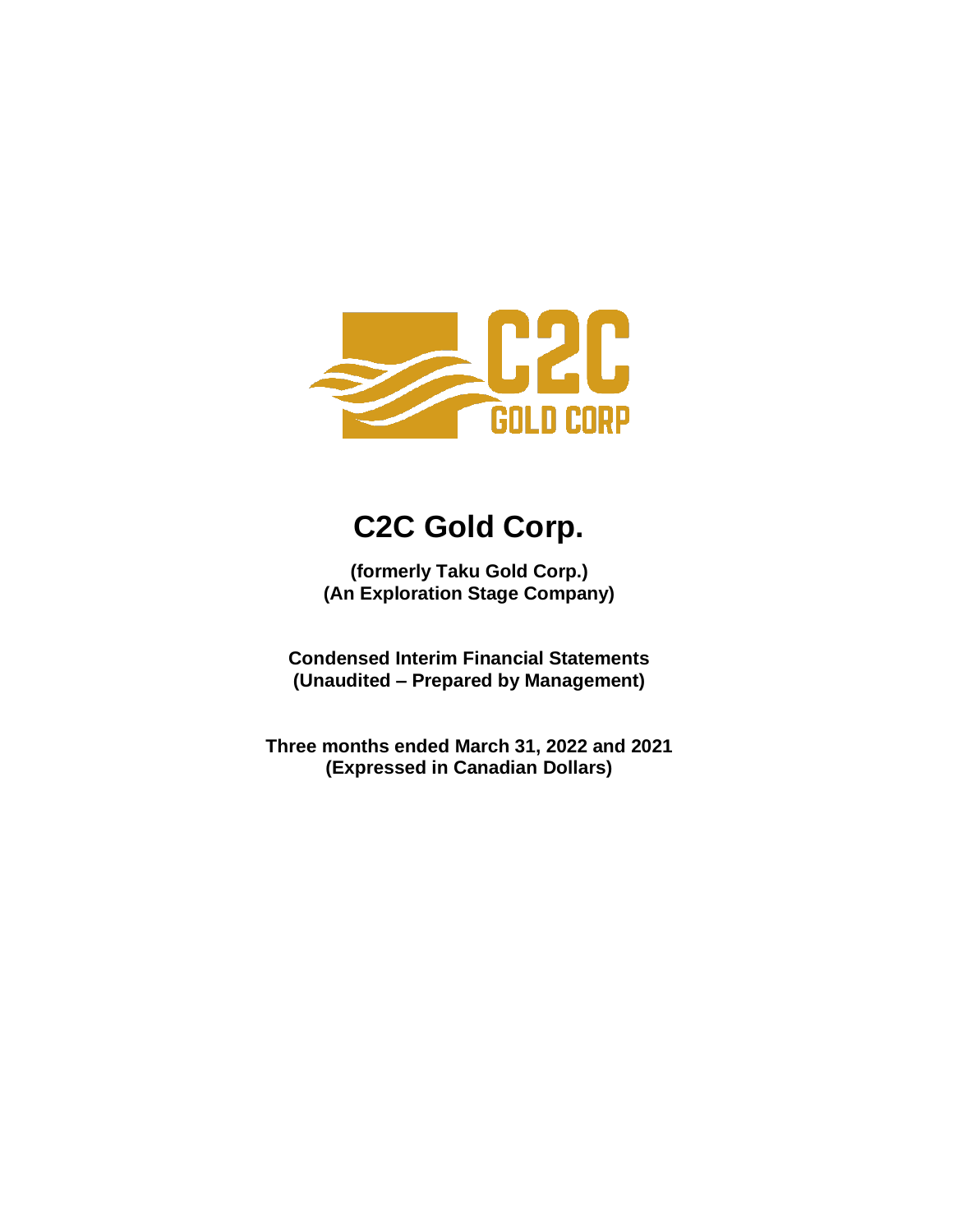# **C2C Gold Corp.**

#### **Notice of No Auditor Review of Interim Financial Statements**

Under National Instrument 51-102, Part 4, subsection 4.3(3)(a), if an auditor has not performed a review of the interim financial statements, they must be accompanied by a notice indicating that the interim financial statements have not been reviewed by an auditor.

The accompanying unaudited condensed interim financial statements of the Company have been prepared by and are the responsibility of the Company's management.

The Company's independent auditor has not performed a review of these condensed interim financial statements in accordance with standards established by the Chartered Professional Accountants of Canada for a review of interim financial statements by an entity's auditor.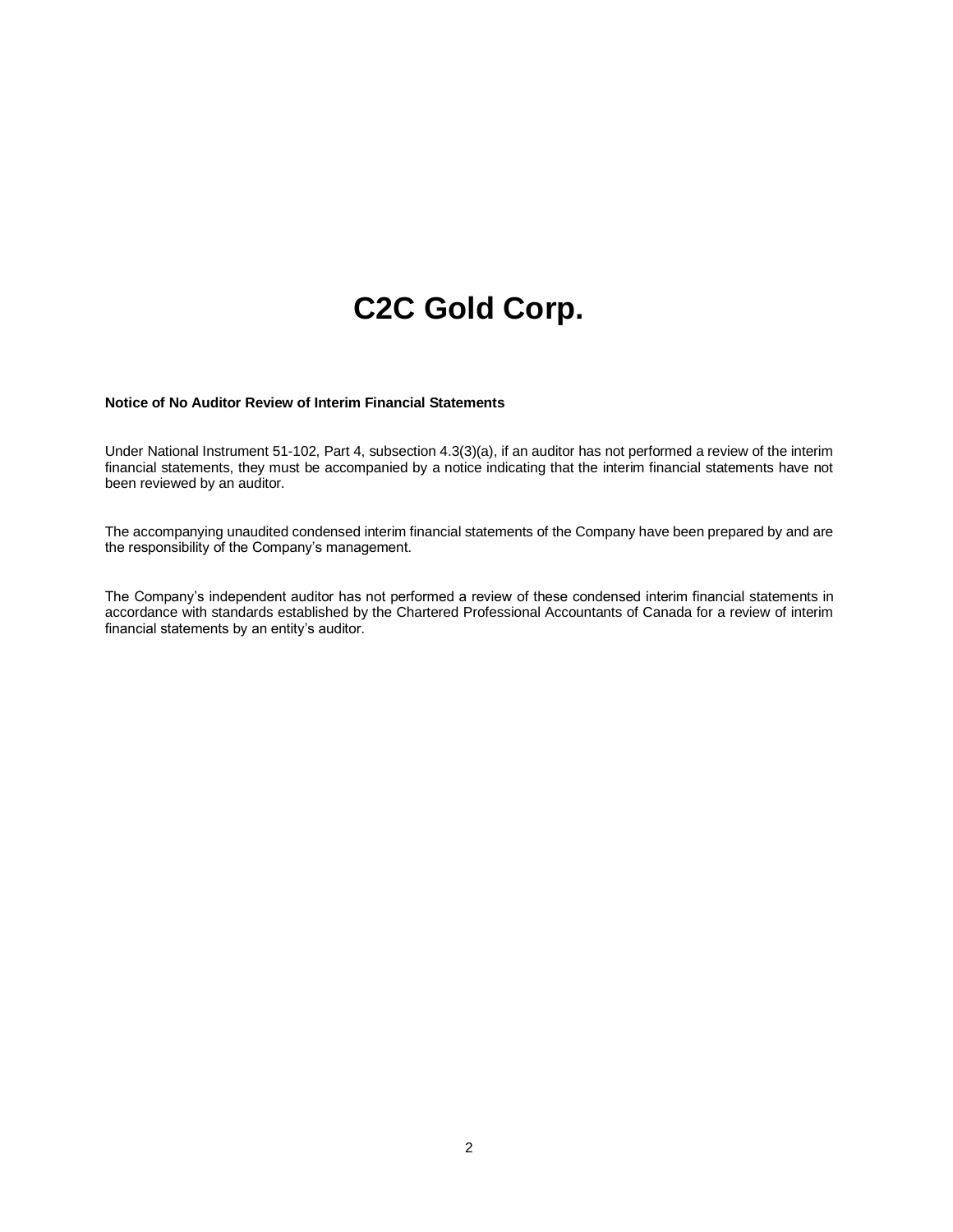Condensed Interim Statements of Financial Position As at March 31, 2022 and December 31, 2021 (Unaudited – Expressed in Canadian Dollar)

|                                          | <b>Notes</b>   | March 31,<br>2022 |    | December 31,<br>2021 |
|------------------------------------------|----------------|-------------------|----|----------------------|
| <b>Assets</b>                            |                |                   |    |                      |
| <b>Current assets</b>                    |                |                   |    |                      |
| Cash and cash equivalents                |                | \$<br>1,127,175   | \$ | 296,418              |
| Accounts receivable                      | 5              | 344,368           |    | 283,652              |
| Prepaid expenses and deposits            |                | 174,375           |    | 186,322              |
| Marketable securities                    | 4              | 93,000            |    | 90,000               |
|                                          |                | 1,738,918         |    | 856,392              |
|                                          |                |                   |    |                      |
| <b>Reclamation bonds</b>                 | 6              | 69,250            |    | 69,250               |
| Equipment                                | $\overline{7}$ | 23,899            |    | 26,212               |
| Exploration and evaluation assets        | 8              | 9,767,482         |    | 9,808,304            |
|                                          |                | \$<br>11,599,549  | S  | 10,760,158           |
|                                          |                |                   |    |                      |
| Liabilities and shareholders' equity     |                |                   |    |                      |
| <b>Current liabilities</b>               |                |                   |    |                      |
| Accounts payable and accrued liabilities |                | \$<br>57,787      | \$ | 495,439              |
| Due to related party                     | 11             | 4,776             |    | 22,177               |
|                                          |                | 62,563            |    | 517,616              |
| Shareholders' equity                     |                |                   |    |                      |
| Share capital                            | 9              | 27,894,523        |    | 26,389,858           |
| Contributed surplus                      | 10             | 4,393,628         |    | 4,265,094            |
| Deficit                                  |                | (20, 751, 165)    |    | (20, 412, 410)       |
|                                          |                | 11,536,986        |    | 10,242,542           |
|                                          |                | \$<br>11,599,549  | \$ | 10,760,158           |

Nature and continuance of operations (Note 1) Subsequent events (Note 14)

Approved by the board of directors:

 *"Janet Lee-Sheriff"* Director

 *"Trey Wasser"* Director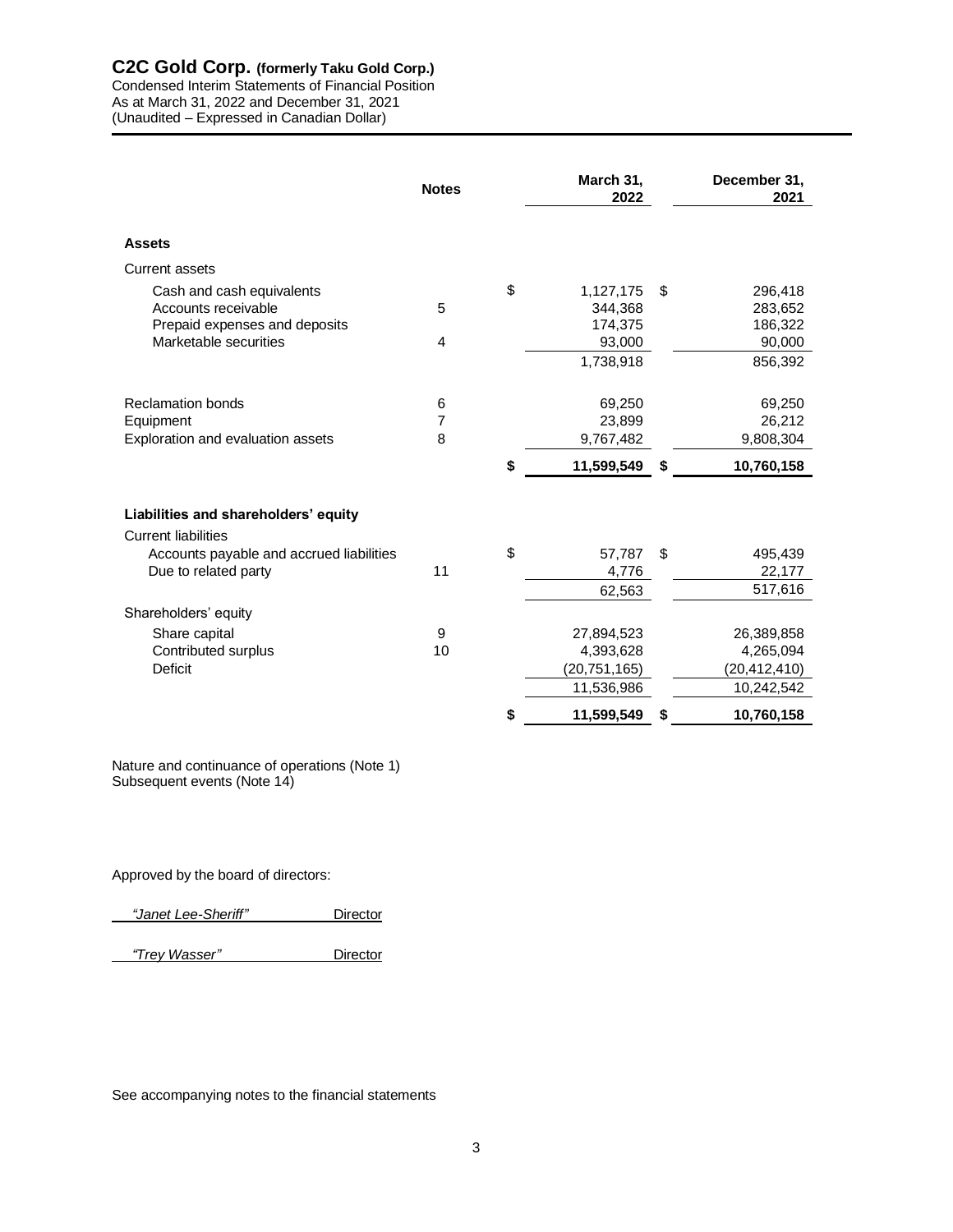Condensed Interim Statements of Income (Loss) and Comprehensive Income (Loss)

Three months ended March 31, 2022 and 2021

(Unaudited – Expressed in Canadian Dollar)

|                                                                  | <b>Notes</b> |    | 2022       |    | 2021       |
|------------------------------------------------------------------|--------------|----|------------|----|------------|
| <b>Expenses</b>                                                  |              |    |            |    |            |
| Management and consulting fees                                   | 11           | \$ | 52,788     | \$ | 23,600     |
| Professional fees                                                | 11           |    | 17,187     |    | 10,528     |
| Office and miscellaneous                                         | 11           |    | 9,380      |    | 3,707      |
| Transfer agent and filing fees                                   |              |    | 10,504     |    | 6,353      |
| Conferences and promotion                                        | 11           |    | 10,568     |    | 713        |
| Stock-based compensation                                         | 10, 11       |    | 52,242     |    | 64,219     |
|                                                                  |              |    | (152,669)  |    | (109,120)  |
| Other items                                                      |              |    |            |    |            |
| Interest income                                                  |              |    | 135        |    | 29         |
| Fair value adjustment on marketable securities                   | 4, 8         |    | 3,000      |    | 5,000      |
| Impairment of exploration and evaluation assets                  | 8            |    | (189, 221) |    |            |
| Gain on sale of exploration and evaluation assets                | 8            |    |            |    | 277,343    |
|                                                                  |              |    | (186,086)  |    | 282,372    |
| Net income (loss) and comprehensive income (loss) for the period |              | S  | (338,755)  |    | 173,252    |
| Basic and diluted loss per share                                 |              | S  | (0.00)     | S  | 0.00       |
| Weighted average number of common shares outstanding             |              |    | 81,770,473 |    | 60,345,379 |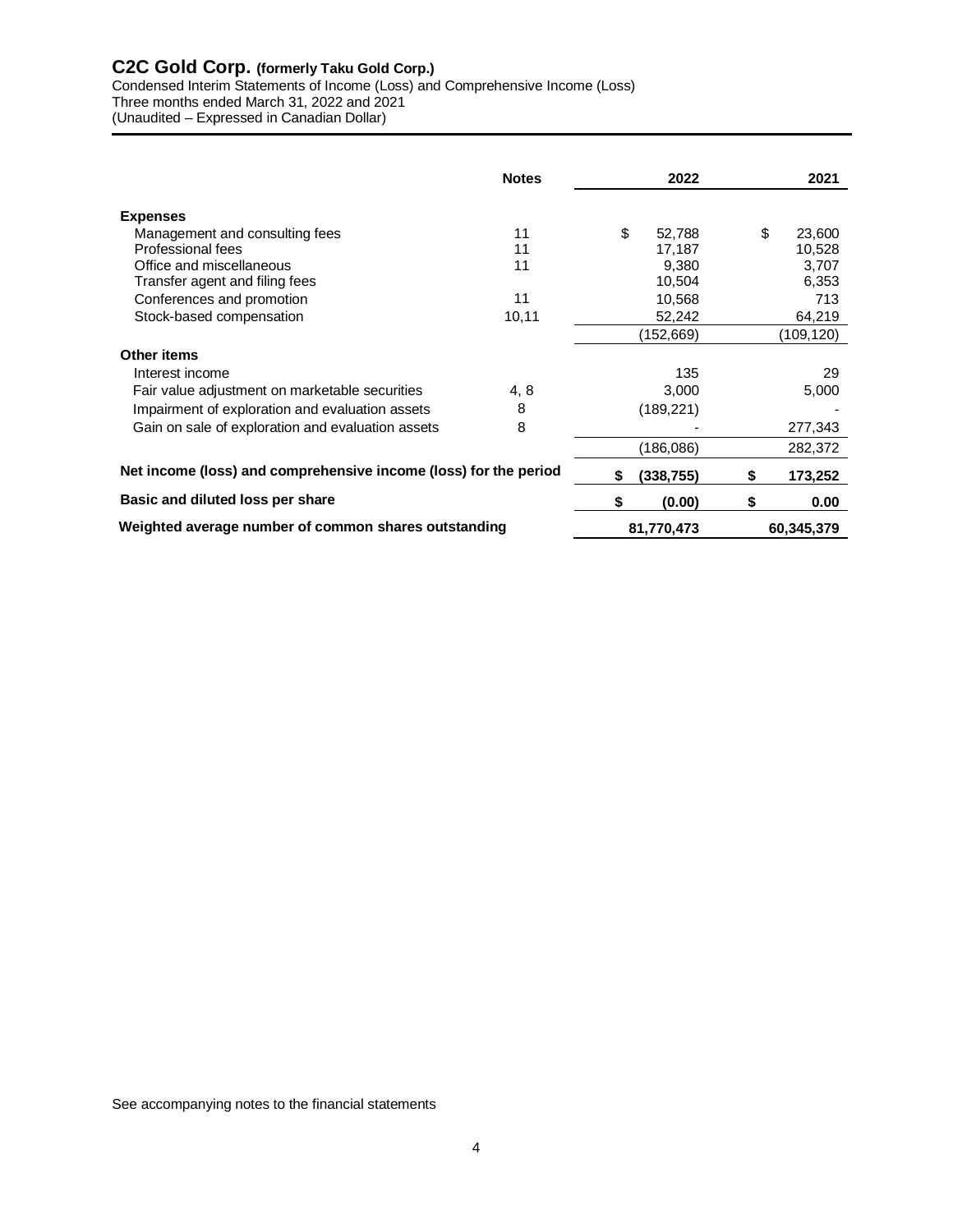Condensed Interim Statements of Changes in Shareholders' Equity Three months ended March 31, 2022 and 2021 (Unaudited – Expressed in Canadian Dollar)

|                                                    | Number of<br><b>Shares</b> | Share Capital (\$) | <b>Contributed</b><br>Surplus (\$) | Deficit (\$)   | Total (\$) |
|----------------------------------------------------|----------------------------|--------------------|------------------------------------|----------------|------------|
| Balance, December 31, 2020                         | 59,721,515                 | 22,488,664         | 3,928,566                          | (19,689,580)   | 6,727,650  |
| Stock options exercised                            | 385,000                    | 53,569             | (25, 719)                          |                | 27,850     |
|                                                    | 500,000                    | 95,000             |                                    |                | 95,000     |
| Share issued for property acquisition              |                            |                    |                                    |                |            |
| Stock-based compensation                           |                            |                    | 64.219                             |                | 64,219     |
| Net income and comprehensive income for the period |                            |                    |                                    | 173,252        | 173,252    |
| Balance, March 31, 2021                            | 60,606,515                 | 22,637,233         | 3,967,066                          | (19,516,328)   | 7,087,971  |
|                                                    |                            |                    |                                    |                |            |
| Balance, December 31, 2021                         | 81,049,015                 | 26,389,858         | 4,265,094                          | (20, 412, 410) | 10,242,542 |
| Private placement                                  | 9,275,888                  | 1,706,260          |                                    |                | 1,706,260  |
| Share issue costs                                  |                            | (125, 303)         |                                    |                | (125, 303) |
| Finder's warrants issued                           |                            | (76, 292)          | 76,292                             |                |            |
| Stock-based compensation                           |                            |                    | 52,242                             |                | 52,242     |
| Net loss and comprehensive loss for the period     |                            |                    |                                    | (338,755)      | (338,755)  |
| <b>Balance, March 31, 2022</b>                     | 90,324,903                 | 27,894,523         | 4,393,628                          | (20, 751, 165) | 11,536,986 |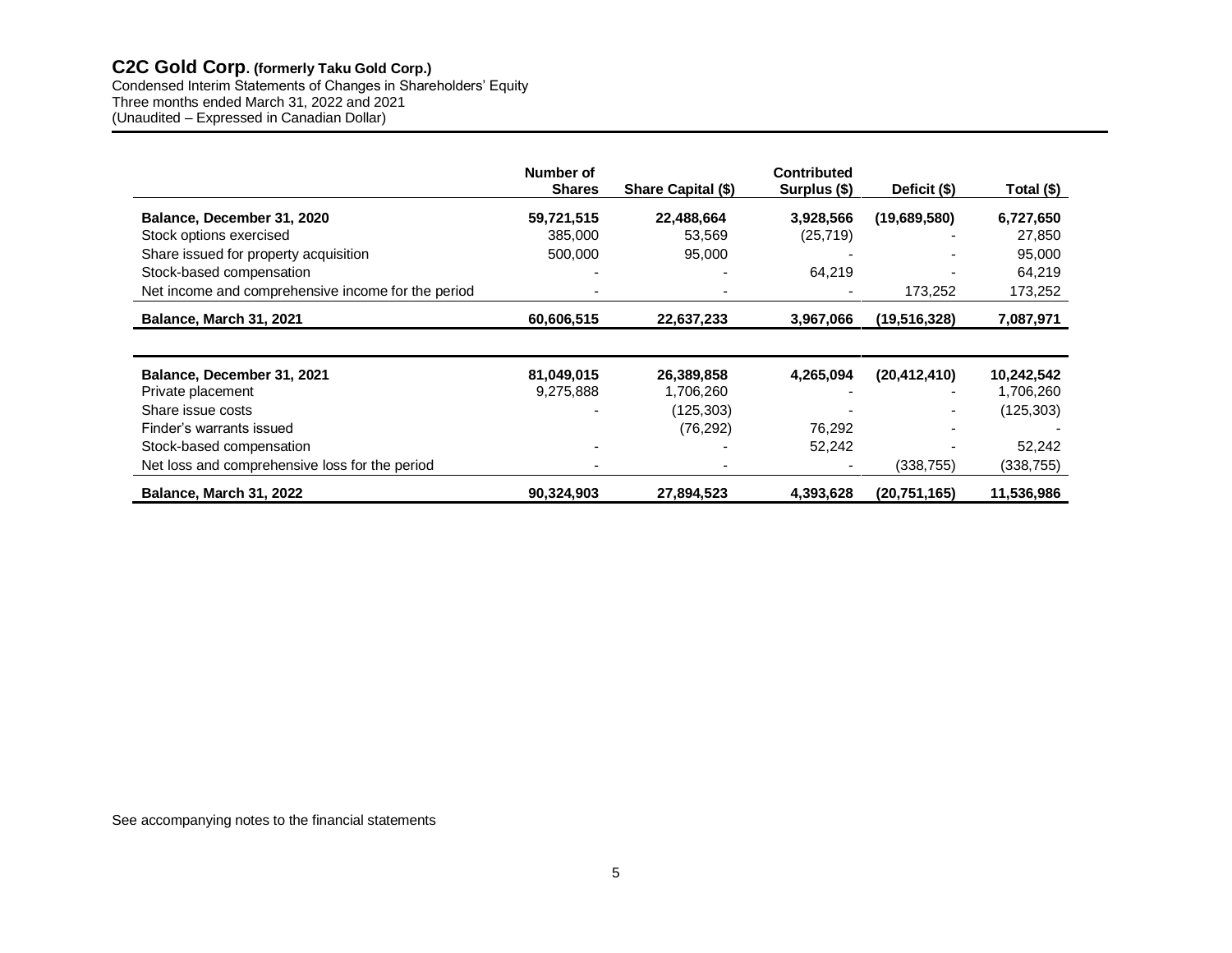Condensed Interim Statements of Cash Flows Three months ended March 31, 2022 and 2021 (Unaudited – Expressed in Canadian Dollar)

|                                                                                            | 2022       |    | 2021       |
|--------------------------------------------------------------------------------------------|------------|----|------------|
| Cash provided by (used in):                                                                |            |    |            |
| <b>Operating activities:</b>                                                               |            |    |            |
| Net income (loss) and comprehensive income (loss) for the period<br>\$<br>Adjustments for: | (338, 755) | S. | 173,252    |
| Stock-based compensation                                                                   | 52,242     |    | 64,219     |
| Fair value adjustment on marketable securities                                             | (3,000)    |    | (5,000)    |
| Impairment of exploration and evaluation assets                                            | 189,221    |    |            |
| Gain on sale of exploration and evaluation assets                                          |            |    | (277, 343) |
| Change in non-cash working capital items                                                   |            |    |            |
| Accounts receivable                                                                        | (60, 716)  |    | (3,617)    |
| Prepaid expenses                                                                           | 11,947     |    | 3,473      |
| Accounts payable and accrued liabilities                                                   | 9,425      |    | 6,630      |
| Due to related party                                                                       | (17, 401)  |    | (10, 268)  |
|                                                                                            | (157, 037) |    | (48, 654)  |
| <b>Financing activities:</b>                                                               |            |    |            |
| Private placement                                                                          | 1,706,260  |    |            |
| Share issue costs                                                                          | (125, 303) |    |            |
| Stock options exercised                                                                    |            |    | 27,850     |
|                                                                                            | 1,580,957  |    | 27,850     |
|                                                                                            |            |    |            |
| <b>Investing activities:</b><br>Investment in exploration and evaluation assets            | (593, 163) |    | (141, 601) |
| Proceeds from sale of exploration and evaluation asset                                     |            |    | 100,000    |
|                                                                                            | (593, 163) |    | (41,601)   |
| Change in cash                                                                             | 830,757    |    | (62, 405)  |
| Cash - beginning of period                                                                 | 296,418    |    | 768,508    |
| Cash – end of period                                                                       | 1,127,175  | \$ | 706,103    |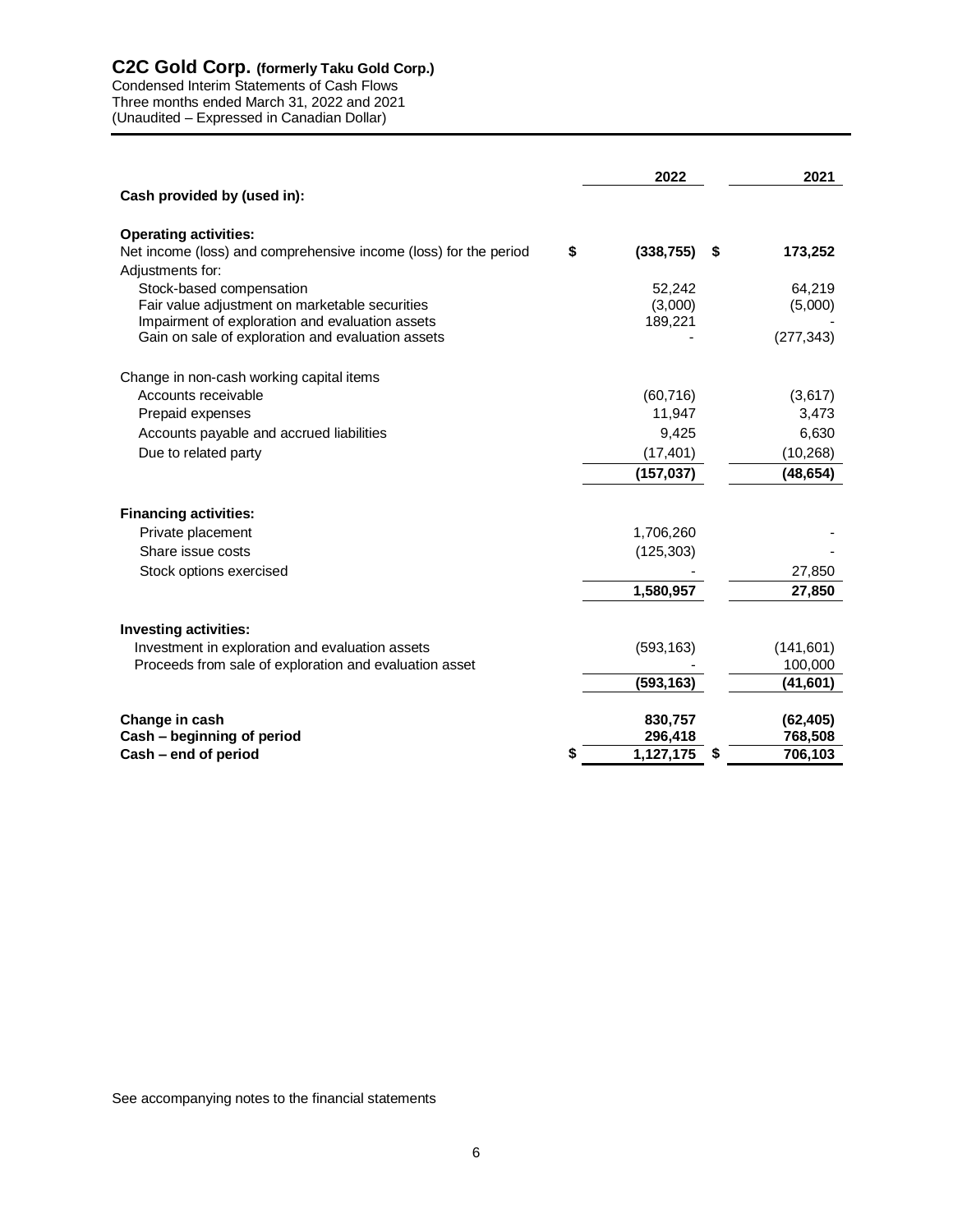# **1. NATURE AND CONTINUANCE OF OPERATIONS**

C2C Gold Corp. (formerly Taku Gold Corp.) (the "Company") was incorporated on July 19, 1999, under the laws of the province of British Columbia, Canada, and its principal activity is acquisition and exploration of mineral properties in Canada. The principal address of the Company is at 1771 Robson Street – 1221, Vancouver, British Columbia, Canada.

The Company is a reporting issuer in the provinces of Alberta and British Columbia. Effective November 25, 2020, reflecting the Company's new focus in Newfoundland, the Company changed its name from Taku Gold Corp. to C2C Gold Corp. The Company is currently trading under its new name and ticker symbol "CTOC" (formerly "TAK") on the Canadian Securities Exchange ("CSE") and "CTCGF" (formerly "TAKUF") on the OTCQB.

The Company has no source of operating cash flow and operations to date have been funded primarily from the issue of share capital. As at March 31, 2022, the Company had an accumulated deficit of \$20,751,165 (December 31, 2021 - \$20,412,410) and incurred a net loss and comprehensive loss for the three-month period of \$338,755 (2021 - income of \$173,252). As at March 31, 2022, the Company has a working capital of \$1,676,355 (December 31, 2021 - \$338,776).

The Company is an exploration stage company focused on the acquisition and exploration of mineral properties in Canada and has not yet determined the existence of economically recoverable reserves. The recoverability of the amounts shown for interests in mineral properties is dependent upon the discovery of economically recoverable reserves or proceeds from the disposition thereof, confirmation of the Company's interest in the underlying mineral claims, the ability of the Company to obtain financing to complete development of the properties and on future profitable operations. The Company's continued operations are dependent on its ability to raise additional funding from equity financings, loans, or other arrangements. There is no assurance that future financing activities will be successful. These conditions give rise to a material uncertainty, which casts significant doubt on the Company's ability to continue as a going concern, and therefore, its ability to realize its assets and discharge its liabilities in the ordinary course of operations. These financial statements do not reflect the adjustments to the carrying values of assets and liabilities and the reported expenses and balance sheet classifications that would be necessary were the going concern assumption not appropriate. Such adjustments could be material.

In March 2020, the World Health Organization declared a global pandemic caused by the outbreak of a novel coronavirus identified as "COVID-19." In order to combat the spread of COVID-19, governments worldwide have enacted emergency measures including travel bans, legally enforced or self-imposed quarantine periods, social distancing and business and organization closures. These measures have caused material disruptions to businesses, governments and other organizations, resulting in an economic slowdown and increased volatility in national and global equity and commodity market for the past year.

As governments and health authorities worldwide gradually lifting emergency measures in the coming year, it is expected the disruptions will be mitigated and economy will return to normal steadily. The Company has and will continue to monitor and take measures recommended by Health Canada and applicable regulatory bodies, as appropriate. However, with new variants of COVID-19 still being detected, it is difficult to predict the duration of the outbreak and the extent of the impact that may have on the Company. There can be no assurance that the Company will not be further impacted by adverse consequences of the continued COVID-19 pandemic, which may affect resource and share prices, financial liquidity, access to supplies and the Company's ability to retain its contractors.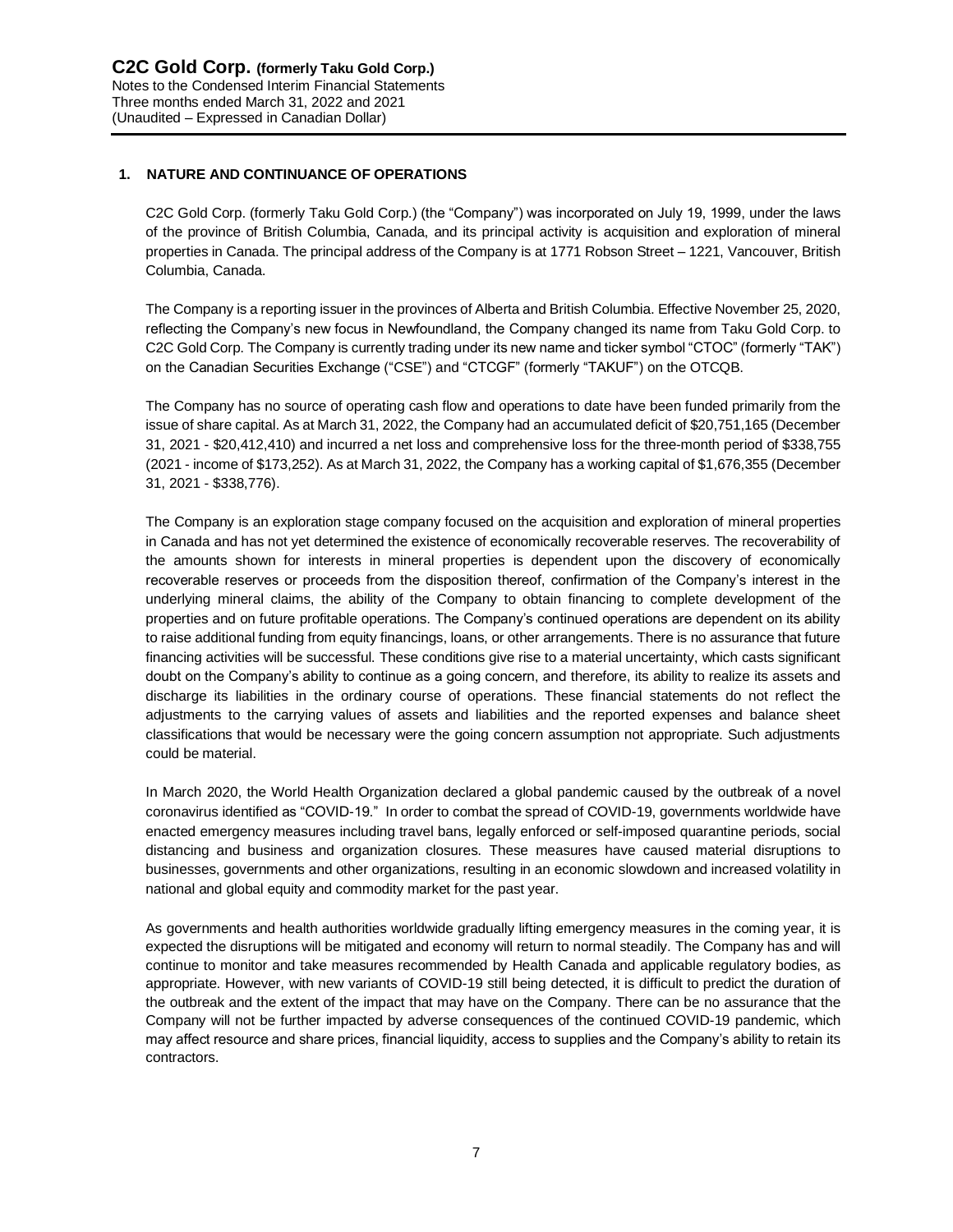# **2. SIGNIFICANT ACCOUNTING POLICIES**

#### **a. Basis of presentation**

These condensed interim financial statements have been prepared in accordance with the International Accounting Standards ("IAS") 34, Interim Financial Reporting, using accounting policies consistent with the International Financial Reporting Standards ("IFRS") issued by the International Accounting Standards Board ("IASB") and Interpretations of the International Financial Reporting Interpretations Committee ("IFRIC"). The policies applied in these condensed interim financial statements are based on IFRS issued and effective as of March 31, 2022. The Board of Directors approved the condensed interim financial statements for issue on May 19, 2022.

#### **b. Basis of measurement**

These financial statements have been prepared on the historical cost basis, except for certain financial instruments, which are measured at fair value.

#### **c. Significant accounting policies**

These condensed interim financial statements follow the same accounting policies and methods of computation as the most recent audited annual financial statements of the Company for the year ended December 31, 2021. Accordingly, these condensed interim financial statements should be read in conjunction with the Company's most recent annual audited financial statements.

## **3. CRITICAL ACCOUNTING ESTIMATES AND JUDGMENTS**

The preparation of the Company's financial statements in conformity with IFRS requires management to make judgments, estimates and assumptions that affect the reported amounts of assets, liabilities and contingent liabilities at the date of the financial statements and reported amounts of revenues and expenses during the reporting period. Estimates and assumptions are based on management's experience and other factors, including expectations of future events that are believed to be reasonable under the circumstances. However, actual outcomes can differ from these estimates.

The effect of a change in an accounting estimate is recognized prospectively by including it in comprehensive income in the year of change, if the change affects that year only, or in the year of the change and in future years, if the change affects both.

Information about critical judgments in applying accounting policies that have the most significant risk of causing material adjustment to the carrying amounts of assets and liabilities recognized in the financial statements within the next financial year are discussed below:

#### *Exploration and evaluation assets*

The application of the Company's accounting policy for exploration and evaluation assets requires significant judgment in determining if a mineral property is impaired. The Company follows the guidance in IFRS 6 to determine when a mineral property is impaired. In making this judgement, the Company evaluates, among other factors, the results of exploration and evaluation activities to date and the Company's future plans to explore and evaluate the property.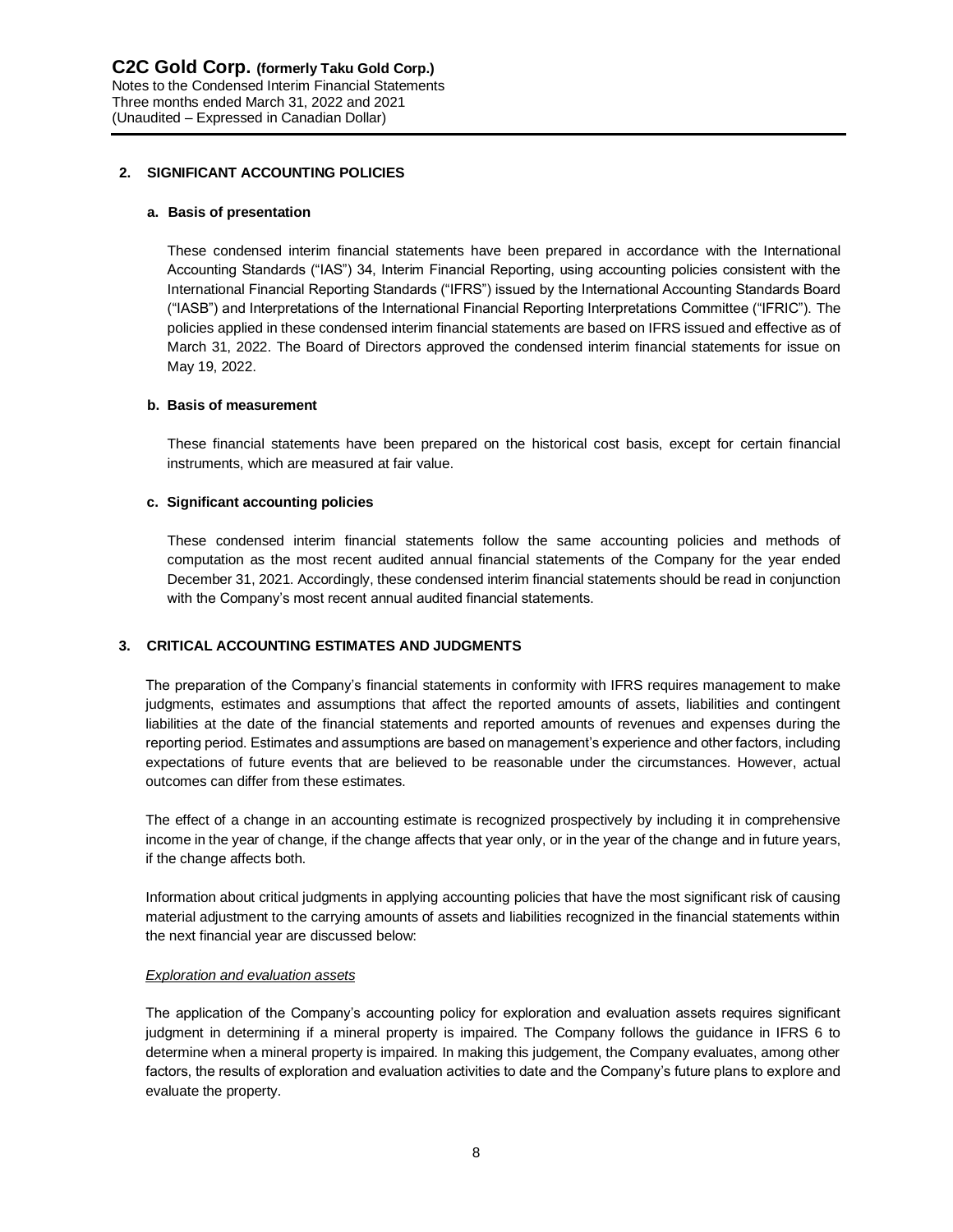# **3. CRITICAL ACCOUNTING ESTIMATES AND JUDGMENTS (CONTINUED)**

#### *Valuation of share-based payments*

The Company uses the Black-Scholes option pricing model for valuation of share-based payments. Option pricing models require the input of subjective assumptions including expected price volatility, interest rate and forfeiture rate. Changes in the input assumptions can materially affect the fair value estimate and the Company's earnings and equity reserves.

#### *Going concern*

The determination of the Company's ability to continue as a going concern requires significant judgement. Adjustments to the condensed interim financial statements are required if the going concern assumption proved inappropriate could be material.

# **4. MARKETABLE SECURITIES**

As at March 31, 2022, marketable securities comprise 200,000 common shares (December 31, 2021 - 200,000) in publicly traded company, Independence Gold Corp., valued at \$23,000 (December 31, 2021 - \$20,000) and 2,000,000 common shares (December 31, 2021 - 2,000,000) in publicly traded company, Engineer Gold Mines Ltd., valued at \$70,000 (December 31, 2021 - \$70,000).

# **5. ACCOUNTS RECEIVABLE**

As at March 31, 2022, accounts receivable consists of goods and services tax receivable of \$319,368 (December 31, 2021 - \$258,652) and the release of reclamation deposit of \$25,000 (December 31, 2021 - \$25,000) following the sale of the TAG property. Accounts receivable is valued at amortized cost.

## **6. RECLAMATION BONDS**

As at March 31, 2022, the Company has \$69,250 (December 31, 2021 - \$69,250) on deposit as security for future reclamation costs.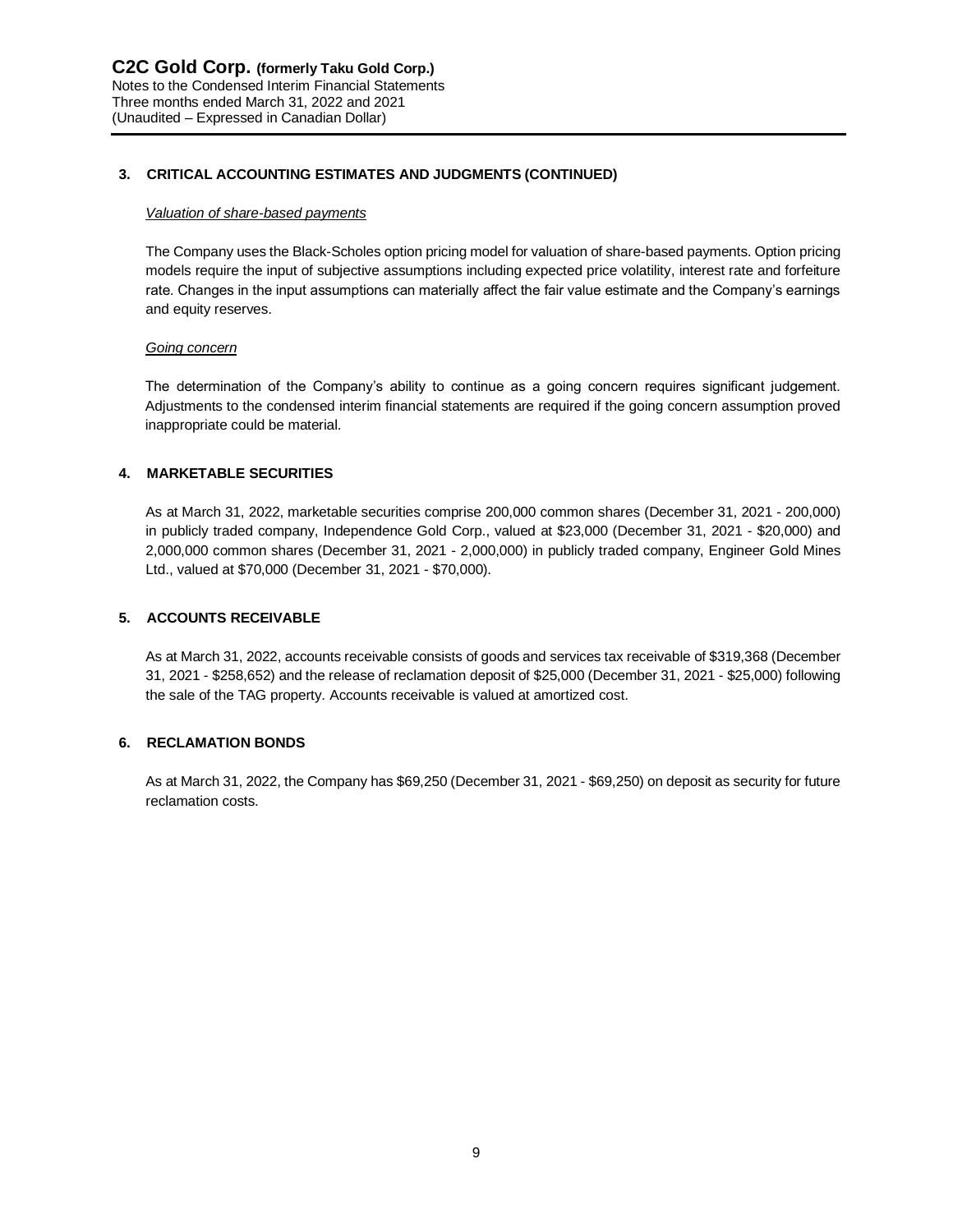Notes to the Condensed Interim Financial Statements Three months ended March 31, 2022 and 2021 (Unaudited – Expressed in Canadian Dollar)

# **7. EQUIPMENT**

|                                                                                | Vehicle      |
|--------------------------------------------------------------------------------|--------------|
| Cost<br>Balance – December 31, 2020<br>Addition                                | \$<br>30,838 |
| Balance – December 31, 2021 and March 31, 2022                                 | \$<br>30,838 |
| <b>Accumulated Depreciation</b><br>Balance – December 31, 2020<br>Depreciation | \$<br>4,626  |
| Balance – December 31, 2021                                                    | \$<br>4,626  |
| Depreciation                                                                   | 2,313        |
| <b>Balance - March 31, 2022</b>                                                | \$<br>6,939  |
| <b>Net Book Value</b><br>Balance – December 31, 2021                           | \$<br>26,212 |
| <b>Balance – March 31, 2022</b>                                                | \$<br>23,899 |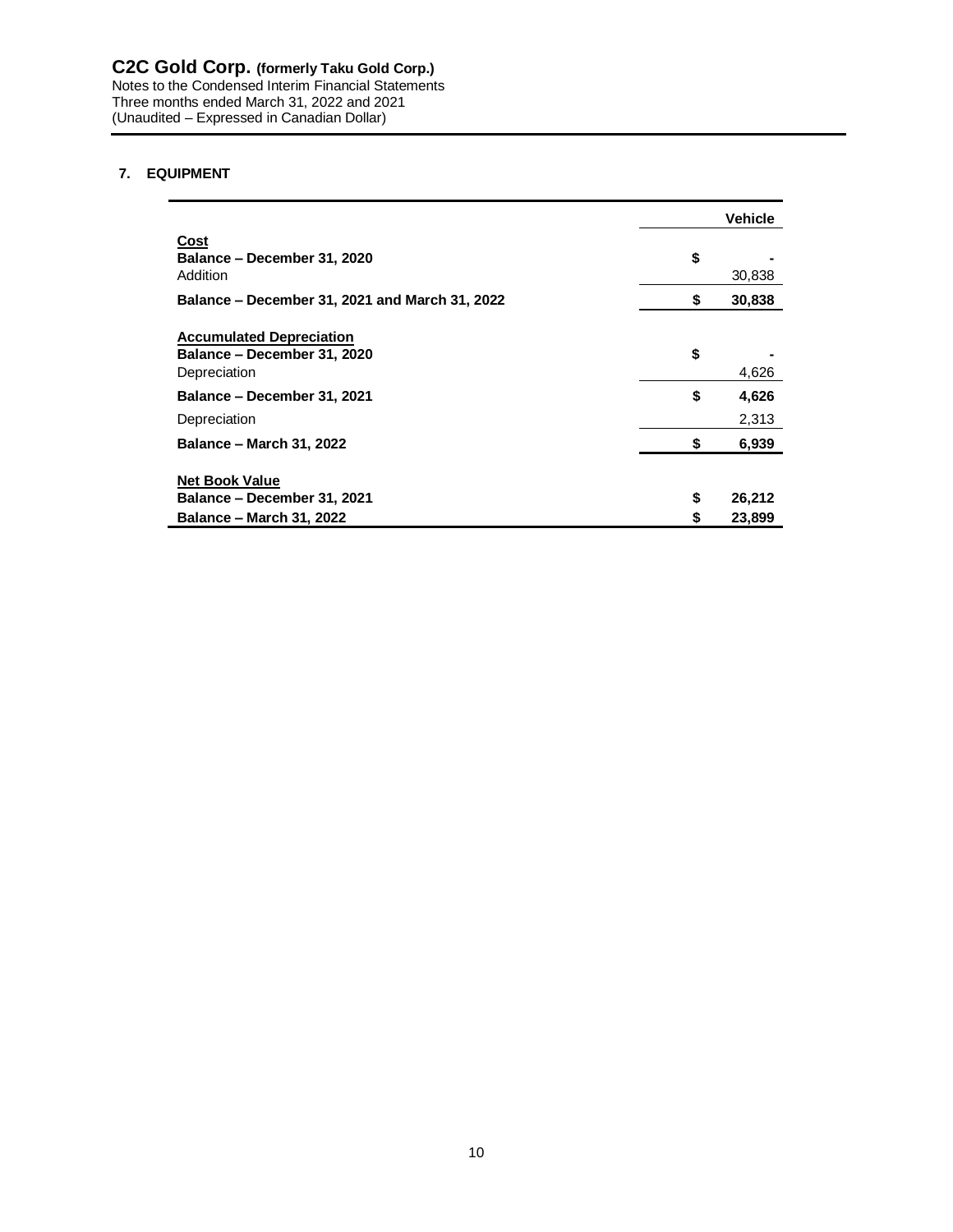Notes to the Condensed Interim Financial Statements Three months ended March 31, 2022 and 2021 (Unaudited – Expressed in Canadian Dollar)

# **8. EXPLORATION AND EVALUATION ASSETS**

|                                                  |               |                   | <b>Barrens</b> | Other         | Sonora    |                          | Lucky          |                |                          | Other                    |           |
|--------------------------------------------------|---------------|-------------------|----------------|---------------|-----------|--------------------------|----------------|----------------|--------------------------|--------------------------|-----------|
|                                                  | <b>Badger</b> | <b>Millertown</b> | Lake           | Newfoundland* | Gulch     | Rosebute                 | Joe            | <b>Sulphur</b> | Quartz                   | Yukon**                  | Total     |
|                                                  | $($ \$)       | $($ \$)           | $($ \$)        | $($ \$)       | $($ \$)   | $($ \$)                  | $($ \$)        | $($ \$)        | $($ \$)                  | $($ \$)                  | $($ \$)   |
| <b>Acquisition Costs</b>                         |               |                   |                |               |           |                          |                |                |                          |                          |           |
| Balance - December 31, 2021                      | 524,845       | 421,665           | 437,354        | 907,275       | 1,218,385 | 445,545                  | 184,887        | 281,038        | 67,494                   | 518,717                  | 5,007,205 |
| Option payment - cash                            |               |                   |                |               | $\sim$    | 25,000                   | $\blacksquare$ |                | ÷                        |                          | 25,000    |
| Other                                            |               |                   |                |               |           |                          |                | 16,380         |                          | 6,930                    | 23,310    |
| Impairment of mineral properties                 |               |                   |                |               |           |                          |                |                | $\overline{\phantom{a}}$ | (185, 640)               | (185,640) |
| <b>Balance - March 31, 2022</b>                  | 524,845       | 421,665           | 437,354        | 907,275       | 1,218,385 | 470,545                  | 184,887        | 297,418        | 67,494                   | 340,007                  | 4,869,875 |
| <b>Exploration &amp; Evaluation Expenditures</b> |               |                   |                |               |           |                          |                |                |                          |                          |           |
| Balance - December 31, 2021                      | 367,733       | 1,059,844         | 594,069        | 88,773        | 20,452    | 1,346,008                | 106,764        | 1,004,255      | 94,740                   | 118,461                  | 4,801,099 |
| Personnel                                        | 7,260         | 33,801            | 26,589         | 9,821         |           | $\overline{\phantom{a}}$ | 2,700          |                |                          | $\overline{\phantom{a}}$ | 80,171    |
| Field and general                                | 23            | 102               | 79             | 23            |           |                          |                |                |                          | $\overline{\phantom{a}}$ | 227       |
| Geochemistry                                     | 889           | 4,001             | 3,112          | 889           |           |                          |                |                |                          | $\overline{\phantom{a}}$ | 8,891     |
| Logistics and support                            | 802           | 3,656             | 3,227          | 802           |           |                          |                |                |                          | $\overline{\phantom{a}}$ | 8,487     |
| Amortization                                     | 579           | 578               | 578            | 578           |           |                          |                |                |                          |                          | 2,313     |
| Impairment of mineral properties                 |               |                   |                |               |           |                          |                |                |                          | (3,581)                  | (3,581)   |
| <b>Balance - March 31, 2022</b>                  | 377,286       | 1,101,982         | 627,654        | 100,886       | 20,452    | 1,346,008                | 109,464        | 1,004,255      | 94,740                   | 114,880                  | 4,897,607 |
| <b>Exploration &amp; Evaluation Assets</b>       |               |                   |                |               |           |                          |                |                |                          |                          |           |
| Balance - December 31, 2021                      | 892,578       | 1,481,509         | 1,031,423      | 996,048       | 1,238,837 | 1,791,553                | 291,651        | 1,285,293      | 162,234                  | 637,178                  | 9,808,304 |
| <b>Balance - March 31, 2022</b>                  | 902,131       | 1,523,647         | 1,065,008      | 1,008,161     | 1,238,837 | 1,816,553                | 294,351        | 1,301,673      | 162,234                  | 454,887                  | 9,767,482 |

*\* Other Newfoundland includes Tom Joe and Rocky Brook, Jumpers Brook, Rocky Pond and Brunt Lake, Lake Douglas and South Tally properties.*

*\*\* Other Yukon includes Wounded Moose, Korat, Bishop, Chopin and MLC/Keynote properties.*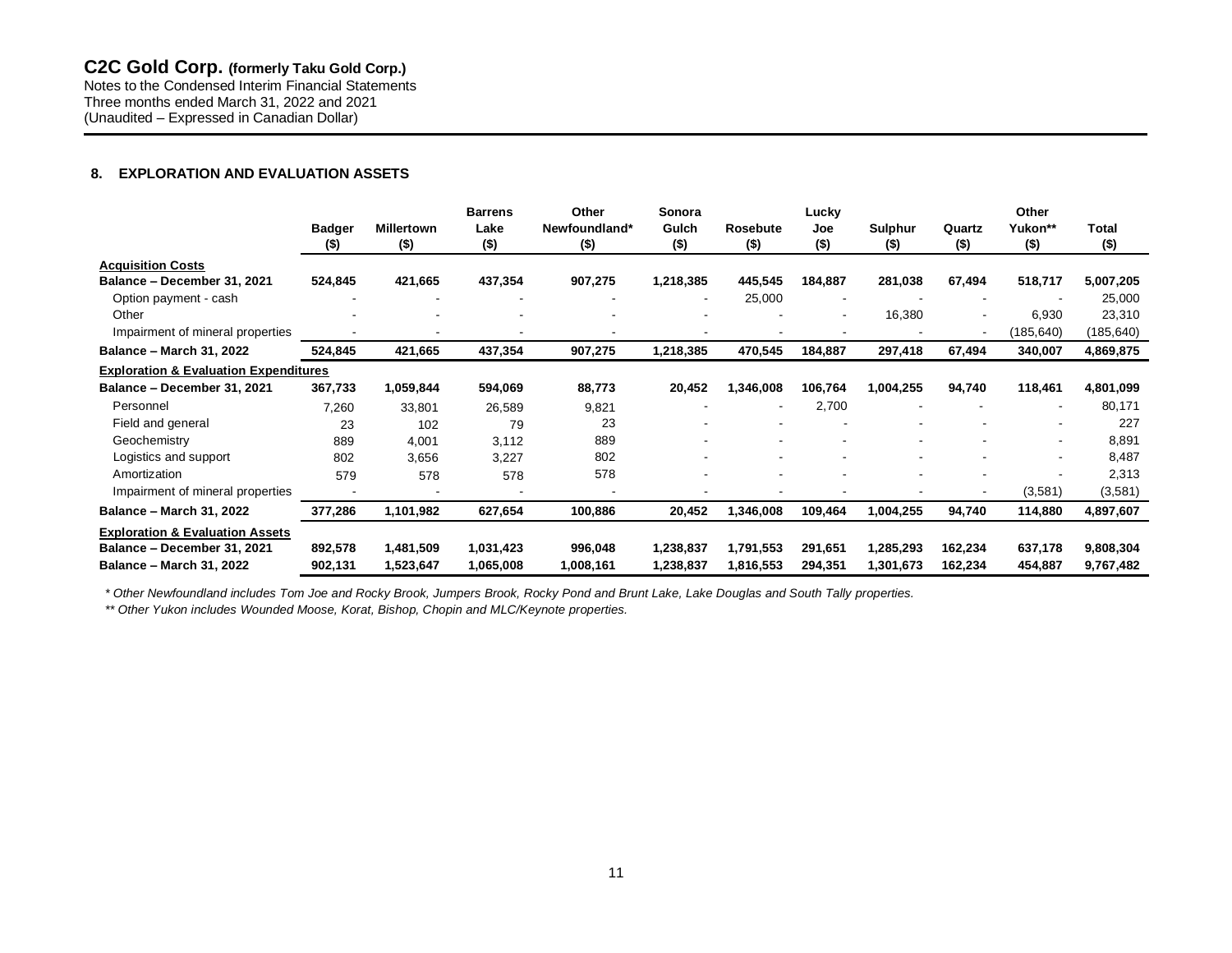Notes to the Condensed Interim Financial Statements Three months ended March 31, 2022 and 2021 (Unaudited – Expressed in Canadian Dollar)

# **8. EXPLORATION AND EVALUATION ASSETS (CONTINUED)**

|                                                  | <b>Badger</b><br>$($ \$) | <b>Millertown</b><br>$($ \$) | <b>Barrens</b><br>Lake<br>$($ \$) | Other<br>Newfoundland*<br>$($ \$) | Sonora<br>Gulch<br>$($ \$) | <b>Rosebute</b><br>$($ \$) | Lucky<br>Joe<br>$($ \$)  | <b>Sulphur</b><br>$($ \$) | Quartz<br>$($ \$) | Other<br>Yukon**<br>$($ \$) | Tagish<br>$($ \$)        | <b>Total</b><br>$($ \$) |
|--------------------------------------------------|--------------------------|------------------------------|-----------------------------------|-----------------------------------|----------------------------|----------------------------|--------------------------|---------------------------|-------------------|-----------------------------|--------------------------|-------------------------|
| <b>Acquisition Costs</b>                         |                          |                              |                                   |                                   |                            |                            |                          |                           |                   |                             |                          |                         |
| Balance - December 31, 2020                      | 125,000                  | 231,874                      | 160,105                           |                                   | 1,209,485                  | 420,545                    | 184,887                  | 281.038                   | 52,164            | 700,464                     |                          | 3,365,563               |
| Option payment - cash                            | 106,500                  | 87.675                       | 70,210                            | 160,000                           |                            | 25,000                     |                          |                           |                   |                             |                          | 449,385                 |
| Option payment - shares                          | 293,345                  | 102,116                      | 207,039                           | 745,000                           |                            |                            |                          |                           |                   |                             |                          | 1,347,500               |
| Other                                            |                          |                              |                                   | 2,275                             | 8,900                      |                            |                          |                           | 15,330            |                             |                          | 26,505                  |
| Sale of mineral property                         |                          |                              |                                   |                                   |                            |                            |                          |                           |                   | (81, 937)                   | (1)                      | (81,938)                |
| Impairment of mineral properties                 |                          |                              |                                   |                                   |                            |                            |                          |                           |                   | (99, 810)                   |                          | (99, 810)               |
| Balance - December 31, 2021                      | 524,845                  | 421,665                      | 437,354                           | 907,275                           | 1,218,385                  | 445,545                    | 184,887                  | 281,038                   | 67,494            | 518,717                     |                          | 5,007,205               |
| <b>Exploration &amp; Evaluation Expenditures</b> |                          |                              |                                   |                                   |                            |                            |                          |                           |                   |                             |                          |                         |
| Balance - December 31, 2020                      |                          |                              |                                   |                                   | 14,227                     | 1,345,558                  | 38,507                   | 1,004,255                 | 94,740            | 194,113                     | 42,656                   | 2,734,056               |
| Personnel                                        | 64,248                   | 145,084                      | 113,663                           | 61,152                            | 1,050                      | 450                        | 10,182                   |                           |                   |                             |                          | 395,829                 |
| Drilling                                         | 12,962                   | 39,321                       | 41,045                            | 7,602                             |                            | $\overline{\phantom{a}}$   | 39,169                   |                           |                   |                             |                          | 140,099                 |
| Field and general                                | 247,531                  | 817.486                      | 305,249                           | 5,339                             |                            | $\blacksquare$             | 307                      |                           |                   |                             |                          | 1,375,912               |
| Geophysics                                       | 32,290                   | 26,359                       | 106,282                           | 6,115                             |                            | $\overline{\phantom{a}}$   | $\overline{\phantom{a}}$ |                           |                   |                             |                          | 171,046                 |
| Geochemistry                                     | 4,099                    | 15,984                       | 14,623                            | 1,400                             |                            | $\sim$                     | 5,001                    |                           |                   |                             | $\overline{\phantom{a}}$ | 41,107                  |
| Logistics and support                            | 5,447                    | 14,453                       | 12,050                            | 6,009                             |                            |                            | 1,598                    |                           |                   |                             |                          | 39,557                  |
| Helicopter                                       |                          |                              |                                   |                                   | 3,558                      |                            | 12,000                   |                           |                   |                             |                          | 15,558                  |
| Community and environmental                      |                          |                              |                                   |                                   | 1,617                      |                            |                          |                           |                   |                             |                          | 1,617                   |
| Amortization                                     | 1,156                    | 1,157                        | 1,157                             | 1,156                             |                            |                            |                          |                           |                   |                             |                          | 4,626                   |
| Sale of mineral property                         |                          |                              |                                   |                                   |                            |                            |                          |                           |                   | (54, 871)                   | (42, 656)                | (97, 527)               |
| Impairment of mineral properties                 |                          |                              |                                   |                                   |                            |                            |                          |                           |                   | (20, 781)                   |                          | (20,781)                |
| Balance - December 31, 2021                      | 367,733                  | 1,059,844                    | 594,069                           | 88,773                            | 20,452                     | 1,346,008                  | 106,764                  | 1,004,255                 | 94,740            | 118,461                     |                          | 4,801,099               |
| <b>Exploration &amp; Evaluation Assets</b>       |                          |                              |                                   |                                   |                            |                            |                          |                           |                   |                             |                          |                         |
| Balance - December 31, 2020                      | 125,000                  | 231,874                      | 160,105                           |                                   | 1,223,712                  | 1,766,103                  | 223,394                  | 1.285.293                 | 146,904           | 894,577                     | 42,657                   | 6,099,619               |
| Balance - December 31, 2021                      | 892,578                  | 1,481,509                    | 1,031,423                         | 996,048                           | 1,238,837                  | 1,791,553                  | 291,651                  | 1,285,293                 | 162,234           | 637,178                     |                          | 9,808,304               |

*\* Other Newfoundland includes Tom Joe and Rocky Brook, Jumpers Brook, Rocky Pond and Brunt Lake, Lake Douglas and South Tally properties.*

*\*\* Other Yukon includes Wounded Moose, Korat, Bishop, Chopin, Portland, Gold Run, Midas, McQ and MLC/ Keynote properties.*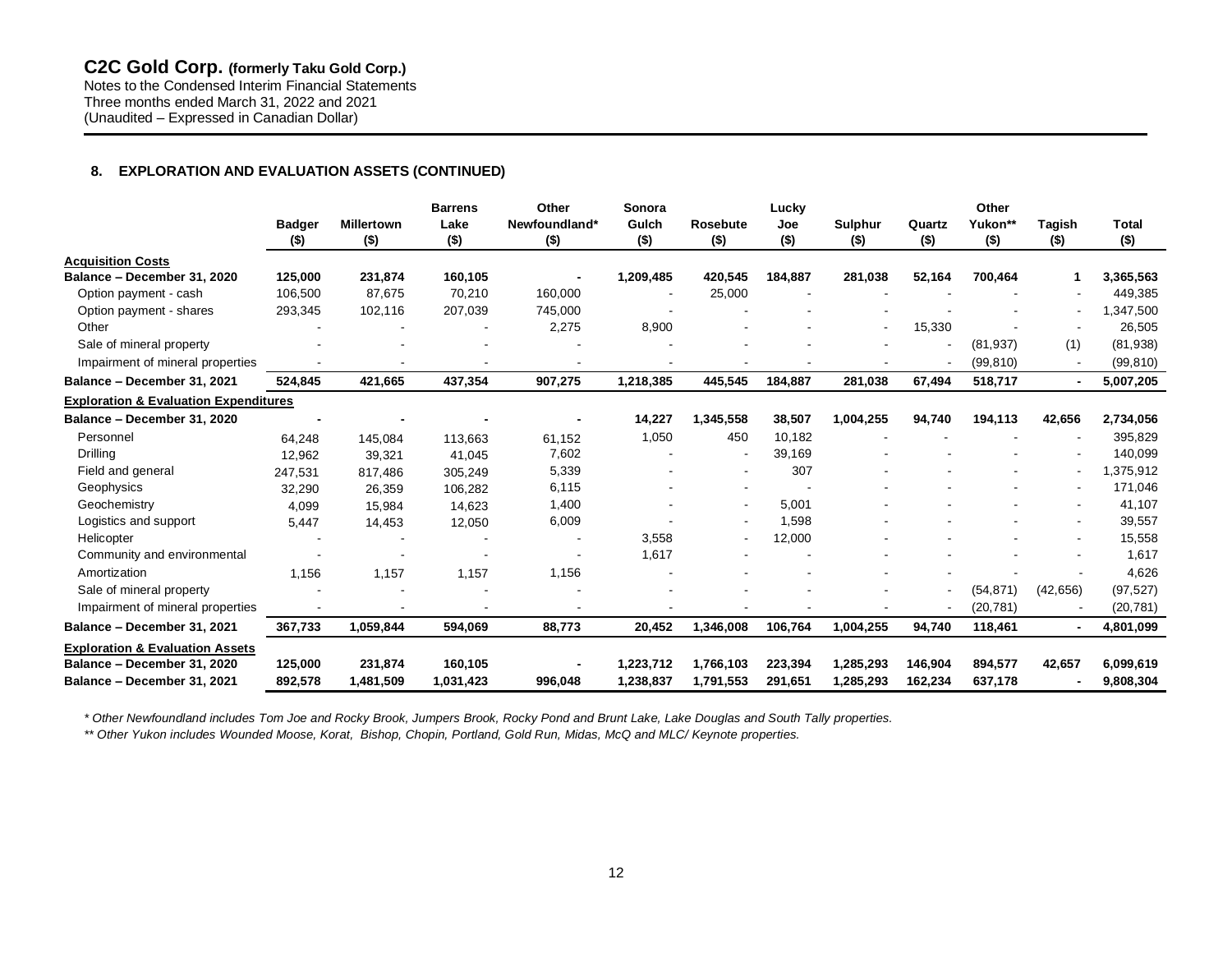#### *Newfoundland Gold Projects*

#### **Badger Property**

During the year ended December 31, 2020, the Company entered an option agreement with Shawn Ryan and Wildwood Exploration Inc., together the "Optionors," to acquire a 100% interest in the Badger property located in the Central Newfoundland Gold Belt. The agreement was amended during the year ended December 31, 2021, and the revised terms include:

- a) Cash payment as follows:
	- \$35,000 on closing (paid);
	- \$99,385 on amendment (paid) with \$71,500, \$12,675 and \$15,210 being allocated to Badger, Millertown and Barrens Lake properties respectively;
	- \$35,000 on or before October 30, 2021 (paid);
	- \$45,000 on or before October 30, 2022;
	- \$45,000 on or before October 30, 2023;
	- \$45,000 on or before October 30, 2024; and
	- \$45,000 on or before October 30, 2025.
- b) Issuance of common shares as follows:
	- 750,000 on closing (issued);
	- 500,000 on amendment (issued) with \$68,345, \$12,116 and \$14,539 of value being allocated to Badger, Millertown and Barrens Lake properties prospectively;
	- 1,000,000 on or before October 30, 2021 (issued);
	- 237,500 on or before October 30, 2022;
	- 237,500 on or before October 30, 2023;
	- 237,500 on or before October 30, 2024; and
	- 237,500 on or before October 30, 2025.
- c) Incur expenditure as follows:
	- \$455,800 on or before November 15, 2021 (completed);
	- Additional \$250,000 on or before November 15, 2022;
	- Additional \$250,000 on or before November 15, 2023;
	- Additional \$250,000 on or before November 15, 2024; and
	- Additional \$100,000 on or before November 15, 2025;
- d) The Optionors retain a 2.0% Net Smelter Returns ("NSR") royalty, of which the Company can purchase 1.0% at any time for \$2,500,000.

## **Millertown Property**

During the year ended December 31, 2020, the Company entered an option agreement with Shawn Ryan and Wildwood Exploration Inc., together the "Optionors," to acquire a 100% interest in the Millertown property located in the Central Newfoundland Gold Belt. The terms include: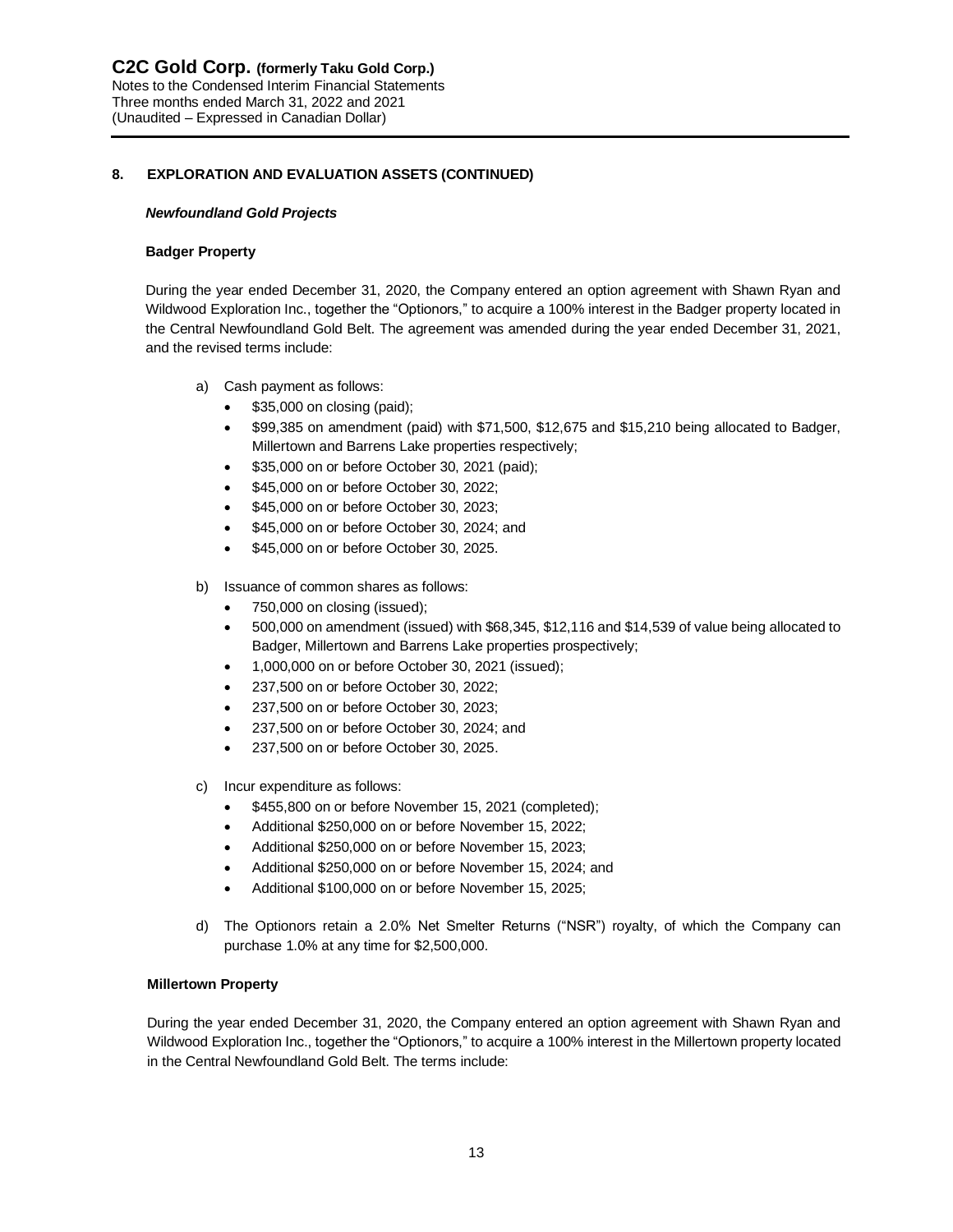#### *Newfoundland Gold Projects (Continued)*

#### **Millertown Property (Continued)**

- a) Cash payment as follows:
	- \$75,000 on closing (paid);
	- \$75,000 on or before October 30, 2021 (paid);
	- \$75,000 on or before October 30, 2022;
	- \$75,000 on or before October 30, 2023;
	- \$100,000 on or before October 30, 2024; and
	- \$100,000 on or before October 30, 2025.
- b) Issuance of common shares as follows:
	- 1,000,000 on closing (issued);
	- 400,000 on or before October 30, 2021 (issued);
	- 400,000 on or before October 30, 2022;
	- 400,000 on or before October 30, 2023;
	- 400,000 on or before October 30, 2024; and
	- 400,000 on or before October 30, 2025.
- c) Incur expenditure as follows:
	- \$300,000 on or before November 15, 2021 (completed);
	- Additional \$300,000 on or before November 15, 2022;
	- Additional \$300,000 on or before November 15, 2023;
	- Additional \$300,000 on or before November 15, 2024; and
	- Additional \$300,000 on or before November 15, 2025;
- d) The Optionors retain a 2.0% NSR royalty, of which the Company can purchase 1.0% at any time for \$2,500,000.

## **Barrens Lake Property**

During the year ended December 31, 2020, the Company entered an option agreement with Shawn Ryan and Wildwood Exploration Inc., together the "Optionors," to acquire a 100% interest in the Barrens Lake property located in the Central Newfoundland Gold Belt. The terms include:

- a) Cash payment as follows:
	- \$35,000 on closing (paid);
	- \$35,000 on or before October 30, 2021 (paid);
	- \$45,000 on or before October 30, 2022;
	- \$45,000 on or before October 30, 2023;
	- \$45,000 on or before October 30, 2024; and
	- \$45,000 on or before October 30, 2025.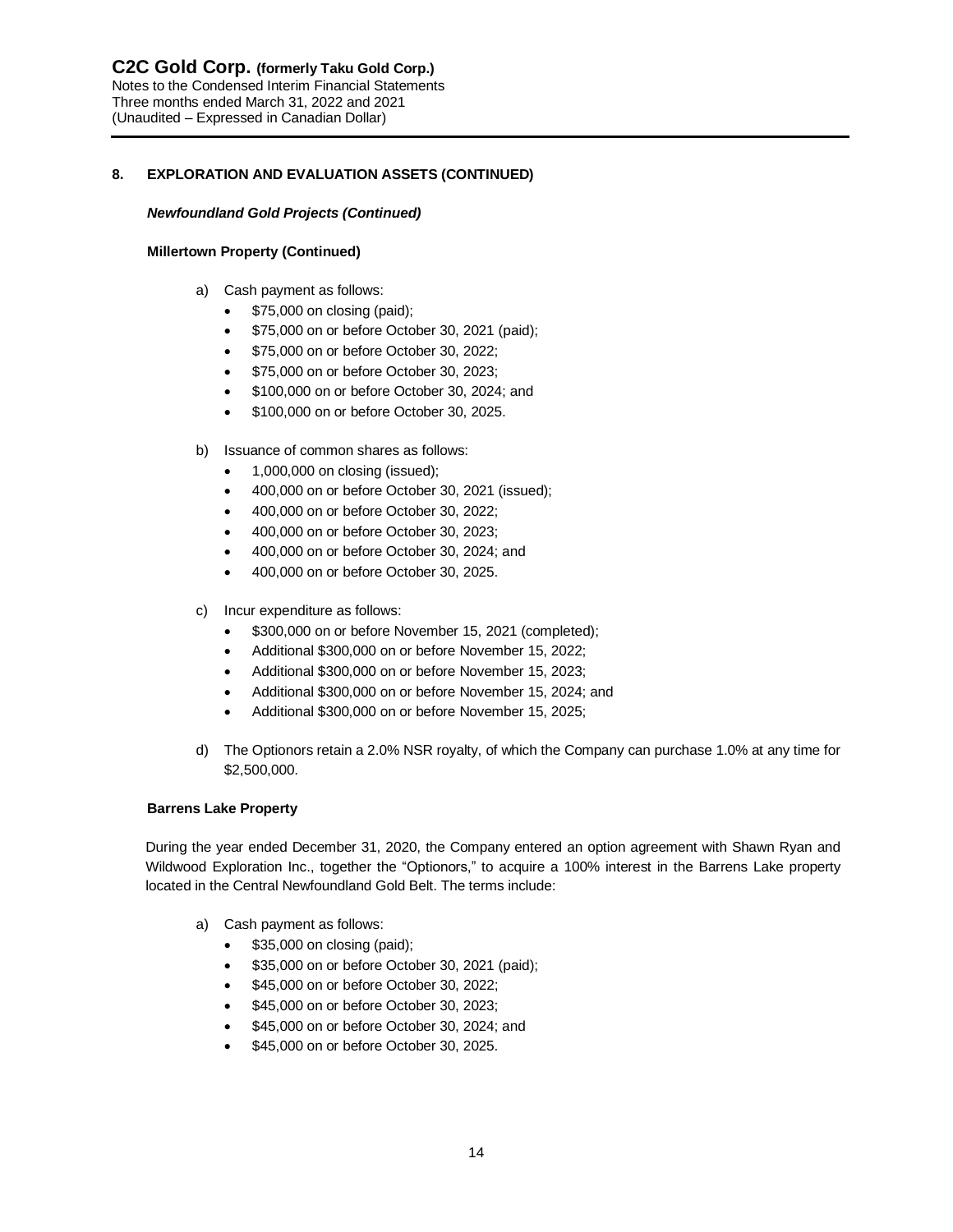# *Newfoundland Gold Projects (Continued)*

# **Barrens Lake Property (Continued)**

- b) Issuance of common shares as follows:
	- 750,000 on closing (issued);
	- 500,000 on or before October 30, 2021 (issued);
	- 237,500 on or before October 30, 2022;
	- 237,500 on or before October 30, 2023;
	- 237,500 on or before October 30, 2024; and
	- 237,500 on or before October 30, 2025.
- c) Incur expenditure as follows:
	- \$150,000 on or before November 15, 2021 (completed);
	- Additional \$250,000 on or before November 15, 2022;
	- Additional \$250,000 on or before November 15, 2023;
	- Additional \$250,000 on or before November 15, 2024; and
	- Additional \$100,000 on or before November 15, 2025;
- d) The Optionors retain a 2.0% NSR royalty, of which the Company can purchase 1.0% at any time for \$2,500,000.

During the year ended December 31, 2021, the Company completed the acquisition of a 100% ownership of two non-contiguous infill mineral licenses (7 claims and 11 claims) within the Company's Barrens Lake property area by paying \$20,000 cash (paid) and issuing 200,000 common shares (issued). The vendor retains a 2% NSR royalty, of which the Company can purchase 1% at any time for \$1,000,000.

# **Tom Joe and Rocky Brook Properties**

During the year ended December 31, 2021, the Company completed the acquisition of a 100% interest in the Tom Joe and Rocky Brook properties in the Central Newfoundland Gold Belt by paying \$25,000 cash (paid) and issuing 200,000 common shares (issued). The properties are subject to a 2.0% NSR royalty, of which the Company can purchase 1.0% at any time for \$500,000.

## **Jumpers Brook Property**

During the year ended December 31, 2021, the Company completed the acquisition of a 100% interest in the Jumpers Brook property in the Central Newfoundland Gold Belt by paying \$65,000 cash (paid) and issuing 600,000 common shares (issued). The property is subject to a 2.0% NSR royalty, of which the Company can purchase 1.0% at any time for \$1,000,000.

# **Rocky Pond and Brunt Lake Properties**

During the year ended December 31, 2021, the Company completed the acquisition of a 100% interest in the Rocky Pond and Burnt properties in the Central Newfoundland Gold Belt by paying \$70,000 cash (paid) and issuing 700,000 common shares (issued). The properties are subject to a 2.0% NSR royalty, of which the Company can purchase 1.0% at any time for \$1,500,000.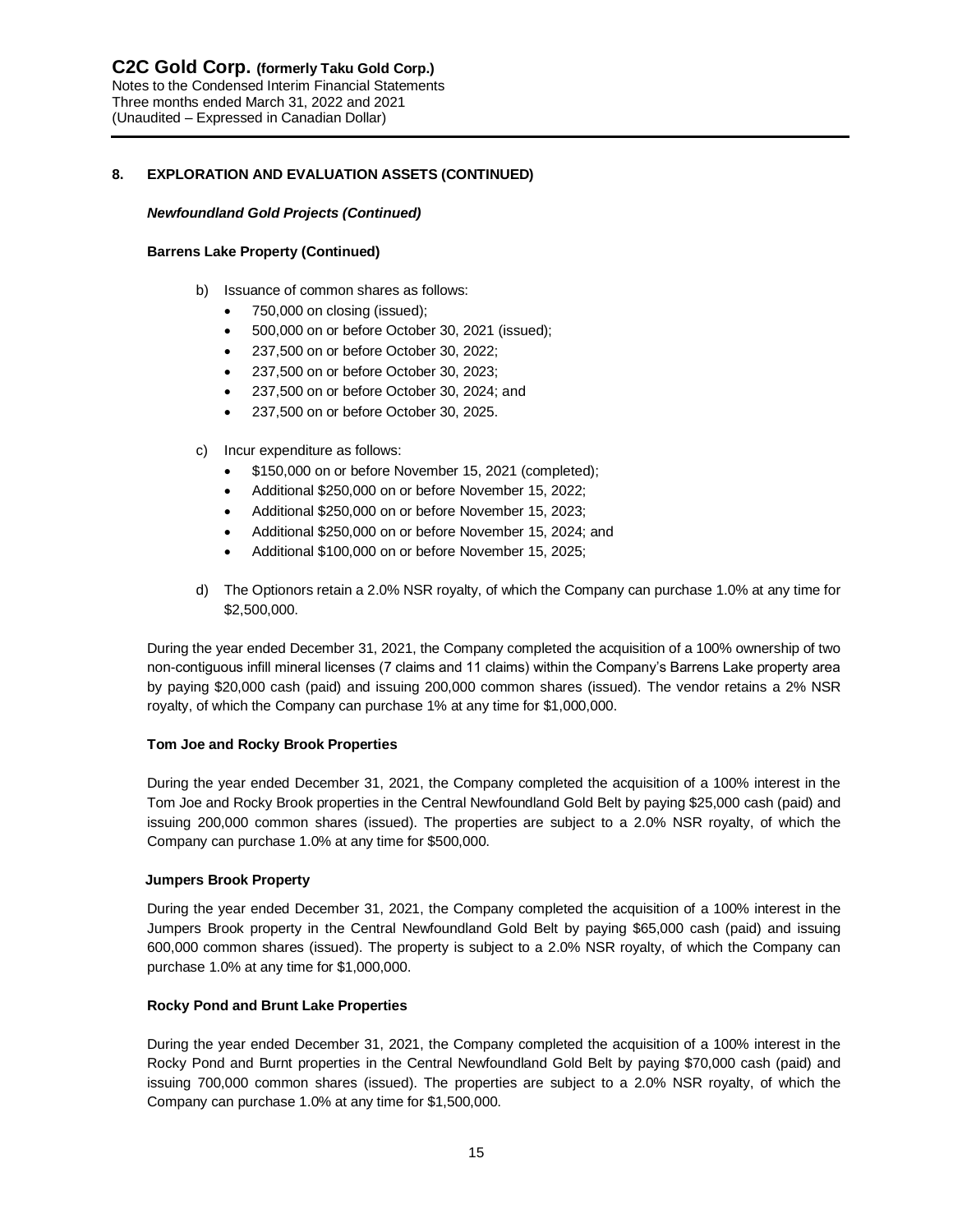#### *Newfoundland Gold Projects (Continued)*

#### **Lake Douglas and South Tally Property**

During the year ended December 31, 2021, the Company entered into an option and joint venture agreement (the "JV Agreement") with Buchans Resources Limited ("Buchans") whereby Buchans will grant the Company an option to acquire up to a 70% ownership interest in 364 mineral claims covering the Lake Douglas and South Tally properties (the "Properties"). Pursuant to the JV Agreement, the Company will exercise an initial option (the "First Option") to earn a 51% ownership interest in the Properties by issuing 100,000 common shares (issued) to Buchans and incur exploration expenditures of \$1,500,000 over a four-year period. A joint venture is formed with the Company owning 51% and Buchans owning 49% upon completion of the First Option. If Buchans elects not to participate in the joint venture, the Company will have the right to exercise a second option to earn an additional 19% ownership interest by incurring additional exploration expenditures in the minimum of \$1,000,000 on the Properties on or prior to the date that is five years from the date of the JV Agreement. The JV Agreement also contains a provision that if a base-metal (not precious-metal) dominant area is identified, then Buchans would become the operator of this base metal joint venture with Buchans owning 70% and the Company owning 30%. Dilution of either party's joint venture interest to below 10% will result in that party's joint venture interest converting to a 2% NSR royalty, of which the majority joint venture interest owner can purchase 1% for \$1,500,000.

## *Yukon Gold Projects*

#### **Sonora Gulch Property**

During the year ended December 31, 2017, the Company entered into an option agreement with Golden Predator Mining Corp. ("Golden Predator"), whereby the Company could earn a 100% interest in the Sonora Gulch property. The agreement was amended in August 2018 to extend certain payment terms and was amended again in March 2019. Under the final amendment, the Company completed its option by issuing Golden Predator 4,750,000 shares (in addition to the 4,500,000 shares issued in 2017 under the original agreement) and now holds 100% of the property. The property is subject to a 1.0% NSR to Golden Predator and an additional 1.0% NSR to underlying vendors, of which 0.5% can be repurchased from the underlying vendors for \$1,000,000.

#### **Rosebute Property**

The Company holds 100% of the Rosebute property that is subject to a 2.0% NSR royalty, of which 1.0% can be repurchased for \$2,000,000. An annual advance royalty payment of \$25,000 (paid in 202) commenced in 2015 and continues for 10 years (\$250,000 in total). During the year ended December 31, 2020, the Company issued 500,000 common shares for the annual advance royalty payment to the vendor.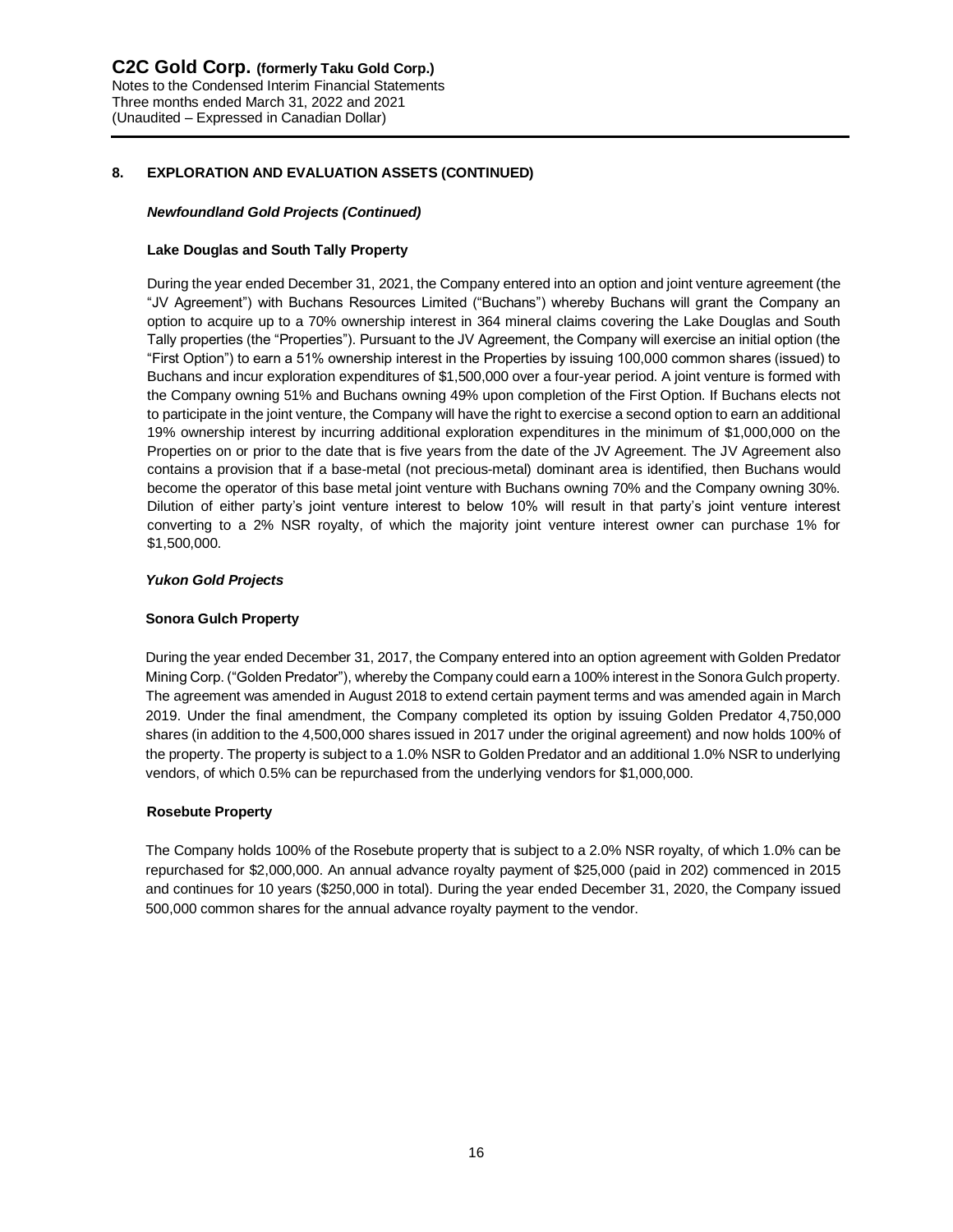# *Yukon Gold Projects (Continued)*

# **Other Yukon (White Gold District)**

The Company holds 100% of the following Yukon properties, subject to the royalties indicated:

- **Lucky Joe** is subject to a 1.5% NSR royalty to Golden Predator and a further 1.5% NSR royalty to an underlying vendor, of which 0.75% can be repurchased from the underlying vendor for \$2,000,000.
- **Sulphur** is subject to a 2.0% NSR royalty, of which 1.0% can be repurchased for \$1,000,000.
- **Quartz** is subject to a 2.0% NSR royalty, of which 1.0% can be repurchased for \$1,000,000.
- **Wounded Moose** is subject to a 2.0% NSR royalty, of which 1.0% can be repurchased for \$1,000,000.
- **Korat** is subject to a 1.0% NSR royalty to Golden Predator.
- **Bishop**  no royalty.
- **Chopin** during the period ended March 31, 2022, these claims lapsed and the property was written off.

# **Other Yukon (Keno Hill Gold District)**

The Company holds 100% of the MLC/Keynote property and is subject to a 2.5% NSR royalty.

# **9. SHARE CAPITAL**

Authorized share capital:

An unlimited number of common shares without par value.

In March 2022, the Company completed a private placement and issued 8,360,888 units at a price of \$0.18 per unit and 915,000 flow-through units at a price of \$0.22 per flow-though unit, for total gross proceeds of \$1,706,260. Each unit is comprised of one common share and one-half of one common share purchase warrant. Each warrant entitles the holder to purchase one common share at an exercise price of \$0.25 per share for a period of two years from the closing of the private placement. Each flow-though unit is comprised of one common share issued on a flow-through, and one-half of a warrant. In connection with the private placement, the Company paid finders' fees of \$116,064 and \$9,239 in other share issue costs. In addition, 560,972 finder's warrants with a value of \$76,292 were issued. Two directors of the Company participated in the private placement for 112,000 Units for proceeds of \$20,160.

 In May 2021, the Company completed a private placement and issued 16,450,000 units at a price of \$0.16 per unit, for gross proceeds of \$2,632,000. Each unit is comprised of one common share and one-half of one common share purchase warrant. Each warrant entitles the holder to purchase one common share at an exercise price of \$0.20 for a period of two years from the closing date. In connection with the private placement, the Company paid finders' fees of \$122,720 in cash and \$4,378 in other share issue costs. In addition, 288,000 finder's warrants with a value of \$69,120 were issued. Each finder's warrant is exercisable into one common share at a price of \$0.16 per share for a period of two years from the issuance date.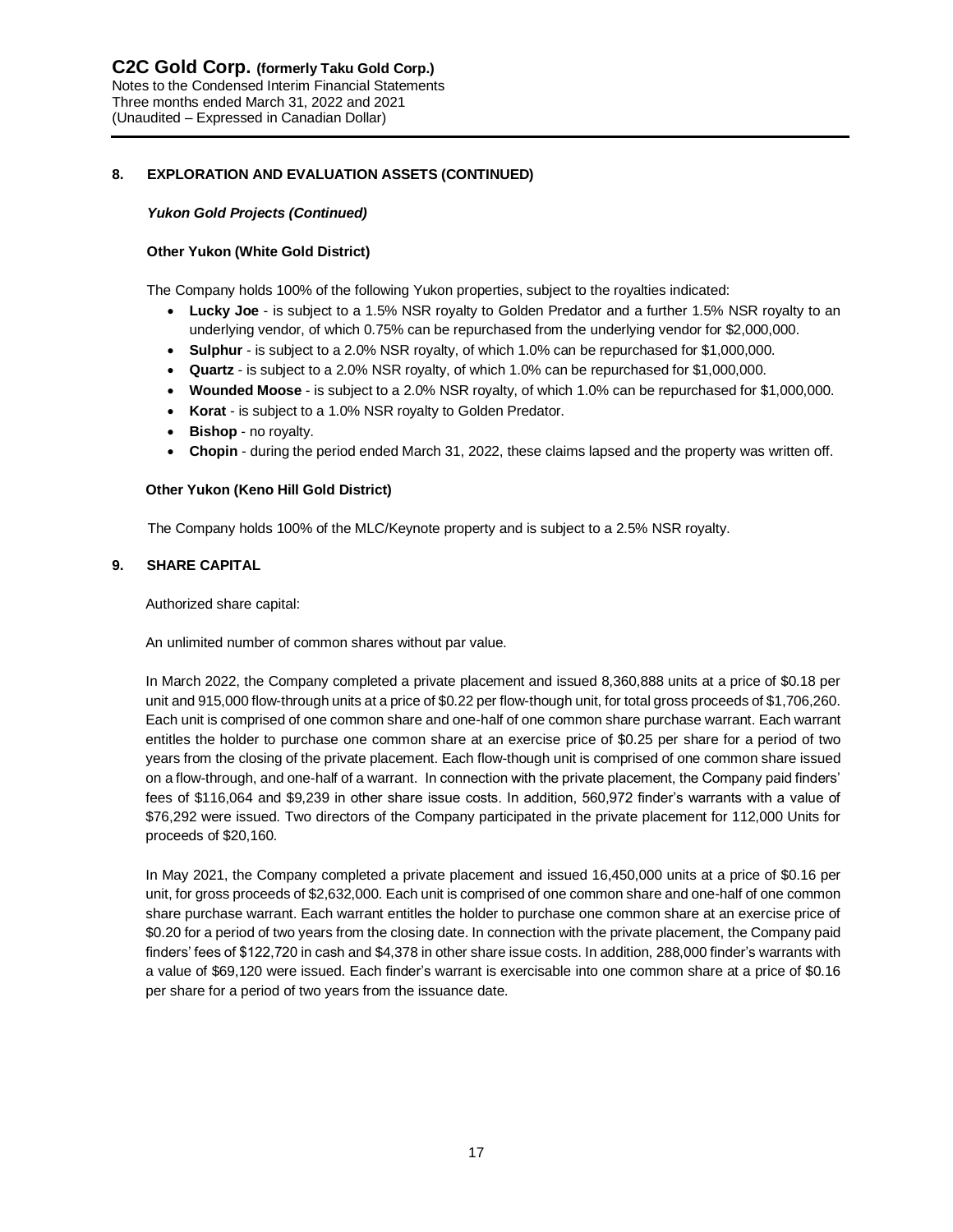# **9. SHARE CAPITAL (CONTINUED)**

During the year ended December 31, 2021, the Company:

- Issued 500,000 common shares valued at \$95,000 in connection with amending the option agreement for the Badger property (Note 8);
- Issued 1,000,000 common shares valued at \$225,000 for Badger property (Note 8);
- Issued 400,000 common shares valued at \$90,000 for Millertown property (Note 8);
- Issued 200,000 common shares valued at \$97,000 for Tom Joe and Rocky Brook properties (Note 8);
- Issued 600,000 common shares valued at \$300,000 for Jumpers Brook property (Note 8);
- Issued 700,000 common shares valued at \$315,000 for Rocky Pond and Brunt Lake properties (Note 8);
- Issued 700,000 common shares valued at \$192,500 for Barrens Lake property (Note 8);
- Issued 100,000 common shares valued at \$33,000 for Lake Douglas and South Tally properties (Note 8);
- Issued 527,500 common shares for proceeds of \$50,225 for stock options exercised (Note 10); and
- Issued 150,000 common shares for proceeds of \$22,500 for warrants exercised (Note 10).

# **10. STOCK OPTIONS AND WARRANTS**

#### **Stock Options**

The Company has adopted an incentive stock option plan, which allows the Company to issue non-transferable stock options to directors, officers, employees, consultants and other participants of the Company at the discretion of the Board of Directors and in accordance with stock exchange requirements. Under the plan, options can be granted for a maximum term of five years and the total number of common shares reserved for issuance will not exceed 10% of the Company's issued and outstanding common shares at any time. The exercise price, expiry date, and vesting terms of each option is determined by the Board of Directors at the time of grant, provided that the exercise price may not be less than the price permitted by the policies of the stock exchange(s) on which the Company's common shares are listed.

Stock option transactions are summarized as follows:

|                             | Outstanding<br><b>Options</b> | <b>Weighted Average</b><br><b>Exercise Price (\$)</b> |
|-----------------------------|-------------------------------|-------------------------------------------------------|
| Balance, December 31, 2020  | 3,515,000                     | 0.13                                                  |
| Granted                     | 1.440.000                     | 0.29                                                  |
| Exercised                   | (527,500)                     | 0.10                                                  |
| Expired/Forfeited           | (412,500)                     | 0.17                                                  |
| Balance, December 31, 2021  | 4,015,000                     | 0.19                                                  |
| Expired/Forfeited           | (182,500)                     | 0.22                                                  |
| Balance, March 31, 2022     | 3,832,500                     | 0.19                                                  |
| Exercisable, March 31, 2022 | 2,690,000                     | 0.17                                                  |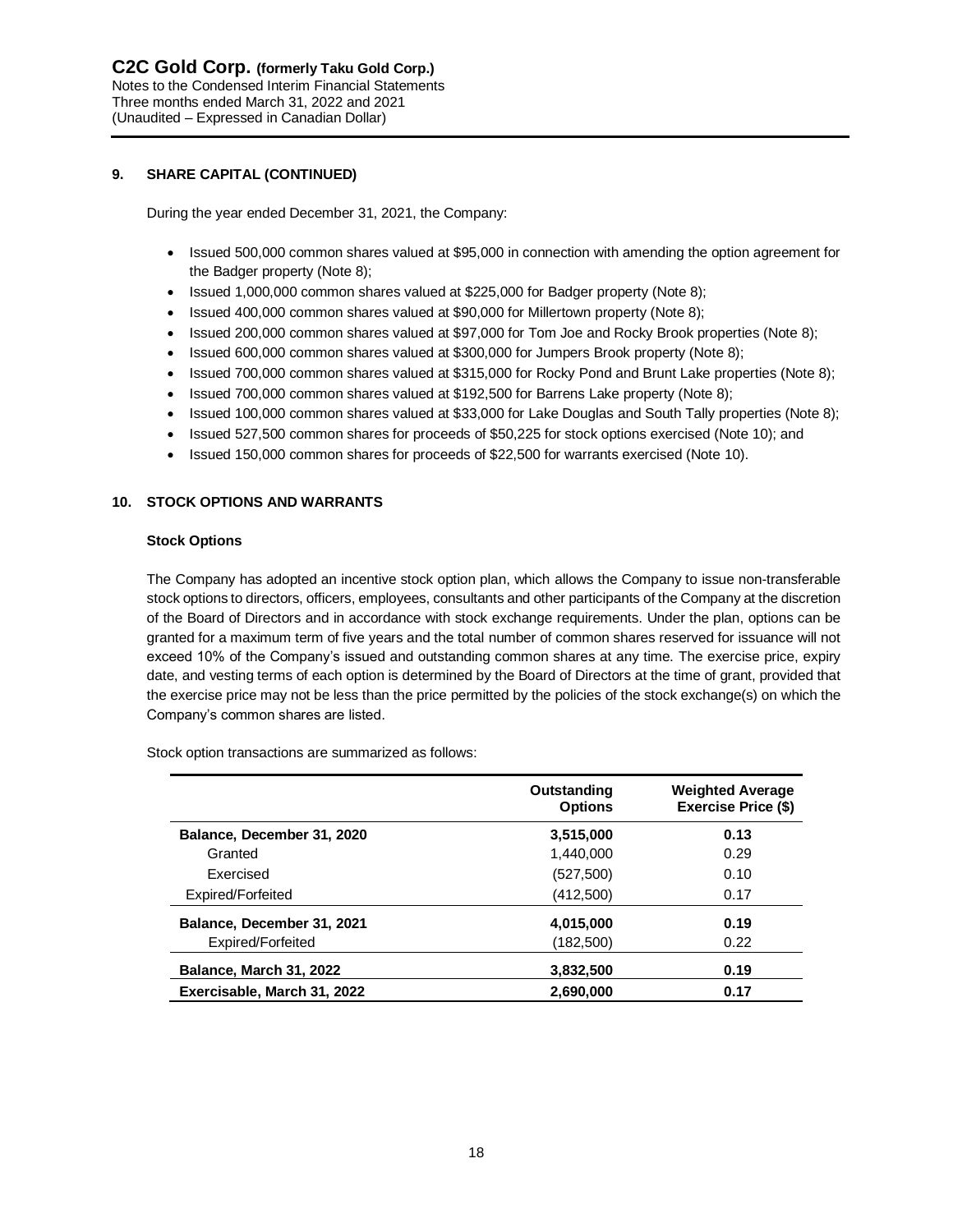# **10. STOCK OPTIONS AND WARRANTS (CONTINUED)**

## **Stock Options (Continued)**

As at March 31, 2022, outstanding incentive stock options are as follows:

|                    | March 31, 2022                |                               | December 31, 2021             |                               |
|--------------------|-------------------------------|-------------------------------|-------------------------------|-------------------------------|
| <b>Expiry Date</b> | Outstanding<br><b>Options</b> | <b>Exercise</b><br>Price (\$) | Outstanding<br><b>Options</b> | <b>Exercise</b><br>Price (\$) |
| September 8, 2022  | 200,000                       | 0.20                          | 370,000                       | 0.20                          |
| December 15, 2022  | 600,000                       | 0.13                          | 600,000                       | 0.13                          |
| October 27, 2023   | 400.000                       | 0.10                          | 400.000                       | 0.10                          |
| November 23, 2023  | 1,330,000                     | 0.14                          | 1,330,000                     | 0.14                          |
| March 18, 2024     | 330,000                       | 0.16                          | 330,000                       | 0.16                          |
| April 27, 2024     | 87,500                        | 0.19                          | 87,500                        | 0.19                          |
| May 27, 2024       | 530,000                       | 0.42                          | 542,500                       | 0.42                          |
| September 24, 2024 | 100,000                       | 0.26                          | 100,000                       | 0.26                          |
| November 4, 2024   | 30,000                        | 0.24                          | 30,000                        | 0.24                          |
| November 15, 2024  | 200.000                       | 0.28                          | 200,000                       | 0.28                          |
| December 1, 2024   | 25,000                        | 0.20                          | 25,000                        | 0.20                          |
|                    | 3,832,500                     | 0.19                          | 4,015,000                     | 0.19                          |

As at March 31, 2022, the weighted average remaining life of the outstanding options is 1.63 years (December 31, 2021 - 1.82 years).

During the three-month period ended March 31, 2022, the Company recognized stock-based compensation of \$52,242 (2021 - \$64,219) in relation to stock options. No stock options were granted during the three-month period ended March 31, 2022. The fair value of each option granted during the year ended December 31, 2021 was estimated at the time of the grant using the Black-Scholes option pricing model based on the following assumptions:

|                                 | December 31, 2021  |
|---------------------------------|--------------------|
| Risk-free interest rate         | $0.53\% - 1.10\%$  |
| Expected life of option         | 3.0 years          |
| Expected dividend yield         | Nil                |
| Expected stock price volatility | 168.04 % - 175.49% |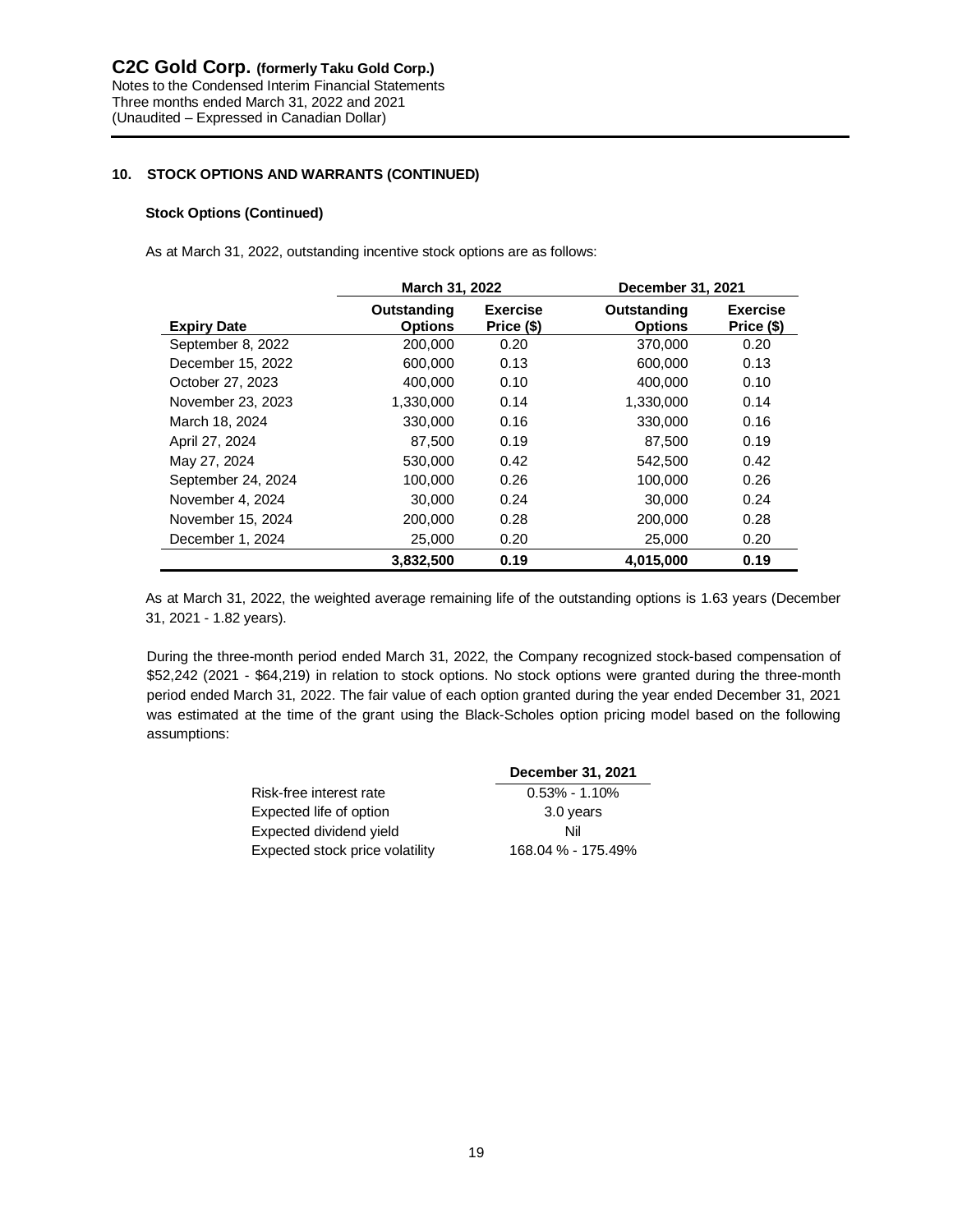# **10. STOCK OPTIONS AND WARRANTS (CONTINUED)**

#### **Warrants (Continued)**

Share purchase warrant transactions are summarized as follows:

|                            | Outstanding<br><b>Warrants</b> | <b>Weighted Average</b><br>Exercise Price (\$) |
|----------------------------|--------------------------------|------------------------------------------------|
| Balance, December 31, 2020 | 6,440,000                      | 0.15                                           |
| Granted                    | 8,513,000                      | 0.20                                           |
| Exercised                  | (150,000)                      | 0.15                                           |
| Balance, December 31, 2021 | 14,803,000                     | 0.18                                           |
| Granted                    | 5,198,915                      | 0.24                                           |
| Balance, March 31, 2022    | 20,001,915                     | 0.19                                           |

As at March 31, 2022, outstanding warrants are as follows:

|                    | March 31, 2022                 |                               | December 31, 2021              |                               |
|--------------------|--------------------------------|-------------------------------|--------------------------------|-------------------------------|
| <b>Expiry Date</b> | Outstanding<br><b>Warrants</b> | <b>Exercise</b><br>Price (\$) | Outstanding<br><b>Warrants</b> | <b>Exercise</b><br>Price (\$) |
| November 19, 2022  | 5,600,000                      | 0.15                          | 5,600,000                      | 0.15                          |
| November 19, 2022  | 690,000                        | 0.10                          | 690.000                        | 0.10                          |
| May 10, 2023       | 8,225,000                      | 0.20                          | 8,225,000                      | 0.20                          |
| May 10, 2023       | 288,000                        | 0.16                          | 288,000                        | 0.16                          |
| March 25, 2024     | 4,637,943                      | 0.25                          |                                | $\overline{\phantom{0}}$      |
| March 25, 2024     | 560,972                        | 0.20                          |                                | ۰                             |
|                    | 20.001.915                     | 0.19                          | 14.803.000                     | 0.18                          |

During the three-month period ended March 31, 2022, the Company granted 560,972 (2021 - Nil) finder's warrants with a value of \$76,292 (2021 - \$Nil). The fair value of the warrants granted was estimated on the grant date using the Black-Scholes option pricing model. The weighted average assumptions used in calculating the fair values are as follows:

|                                 | March 31, 2022 | December 31, 2021 |  |
|---------------------------------|----------------|-------------------|--|
| Risk-free interest rate         | 2.34%          | 0.29%             |  |
| Expected life of option         | 2.0 years      | 2.0 years         |  |
| Expected dividend yield         | Nil            | Nil               |  |
| Expected stock price volatility | 126.95%        | 175.37%           |  |

## **11. RELATED PARTY TRANSACTIONS**

# **a. Balances outstanding**

As at March 31, 2022, due to related party includes \$4,776 (December 31, 2021 - \$22,177) owing to a company with a common director and an officer.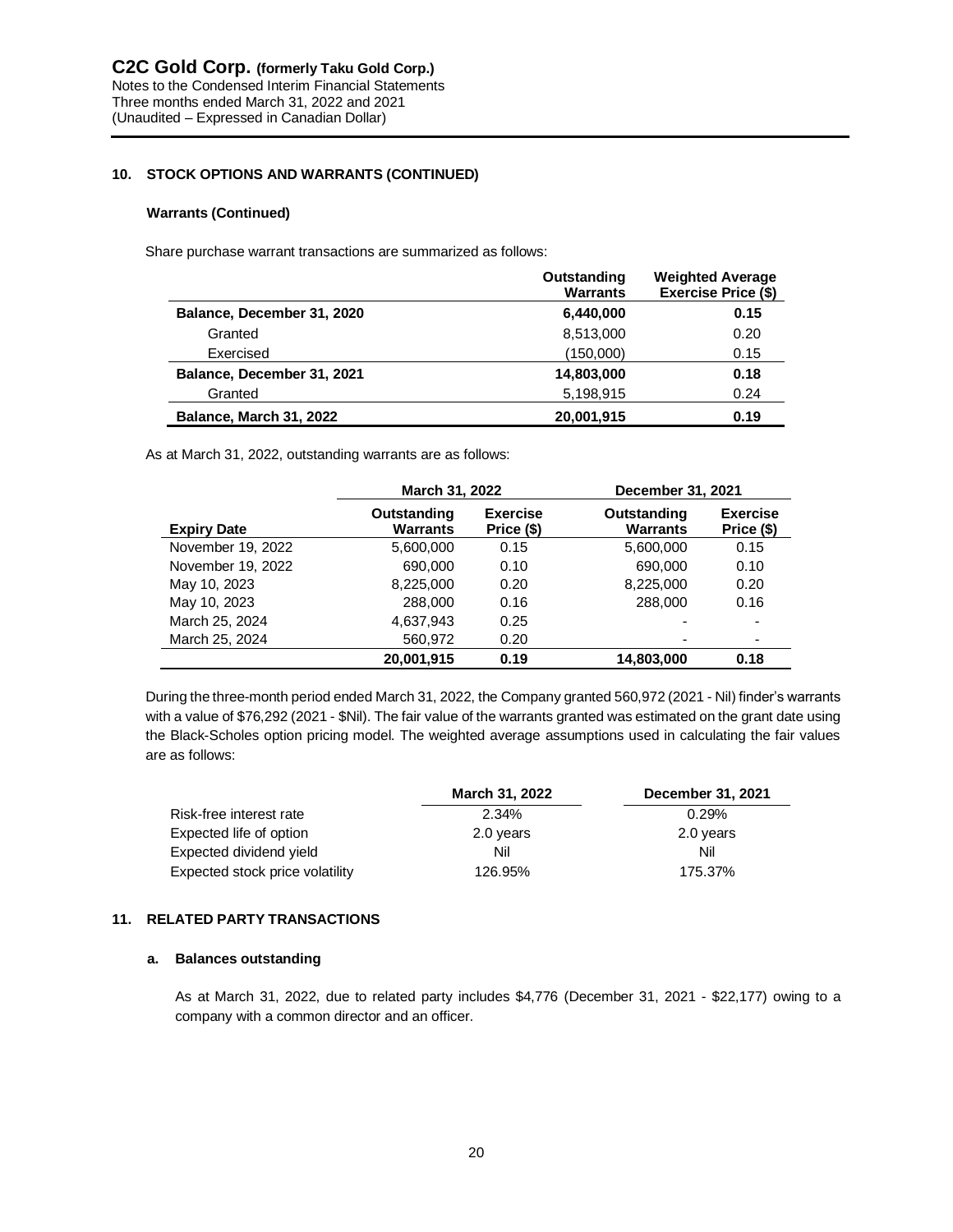# **11. RELATED PARTY TRANSACTIONS (CONTINUED)**

#### **b. Key management compensation**

During the three-month period ended March 31, 2022, the Company paid or accrued the following amount to key management (officers and directors), company with a common director, company controlled by a former officer or a former significant shareholder:

|                                        |    | 2022                     | 2021   |
|----------------------------------------|----|--------------------------|--------|
| Management and consulting fees         | \$ | 52.788                   | 23,600 |
| Professional fees                      |    | $\overline{\phantom{0}}$ | 3,000  |
| Exploration and evaluation expenditure |    | 14.577                   |        |
| Stock-based compensation               |    | 35,762                   | 49,646 |
|                                        | S  | 103.127                  | 76.246 |

## **12. SUPPLIMENTARY CASH FLOW INFORMATION**

Significant non-cash transactions during the three-month period ended March 31, 2022 included:

• \$76,292 for fair value of finder's warrants issued (Note 9 and Note 10).

Significant non-cash transactions during the year ended December 31, 2021 included:

- \$1,347,500 in shares issued for exploration and evaluation assets (Note 8);
- \$120,000 in shares received for exploration and evaluation assets (Note 8);
- \$45,187 for fair value of options exercised (Note 10);
- \$69,120 for fair value of finder's warrants issued (Note 9 and Note 10); and
- \$465,068 in accounts payable and accrued liabilities for exploration and evaluation assets.

## **13. FINANCIAL INSTRUMENTS**

#### **Fair Value**

Financial instruments include cash and any contract that give rise to a financial asset to one party and a financial liability or equity instrument to another party. The Company's cash and cash equivalents and accounts receivable are categorized as financial assets measured at amortized costs. Marketable securities are categorized as assets measured at fair value through profile and loss. Accounts payable and accrued liabilities, due to related party and advance are categorized as financial liabilities measured at amortized cost. The carrying amounts of cash and cash equivalents, accounts receivable, accounts payable and accrued liabilities, due to related party and advance are considered to be reasonable approximations of their fair values due to the short-term nature of these instruments.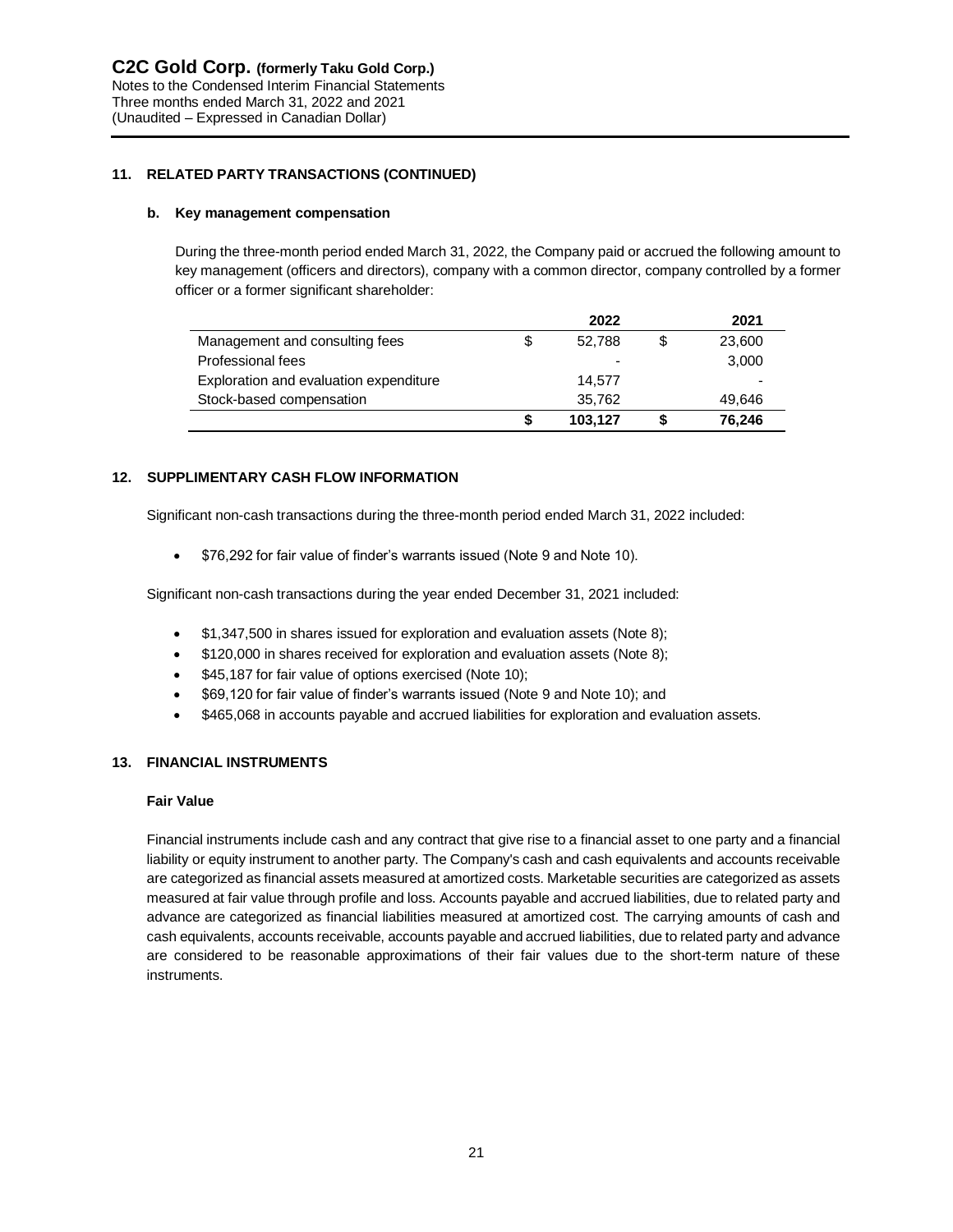# **13. FINANCIAL INSTRUMENTS (CONTINUED)**

#### **Fair Value (Continued)**

The three levels of the fair value hierarchy are:

Level 1 – Unadjusted quoted prices in active markets for identical assets or liabilities;

Level 2 – Inputs other than quoted prices that are observable for the asset or liability either directly or indirectly; and

Level 3 – Inputs that are not based on observable market data.

As at March 31, 2022 and December 31, 2021, the Company's marketable securities are based on level 1 inputs of the fair value hierarchy and the values are based on the closing trading price of the shares on public stock exchanges at the period-end date.

#### **Financial Risk Management**

#### *Market risk*

Market risk is the risk of loss that may arise from changes in market fluctuations such as those listed below. The fluctuations may be significant.

#### *Foreign* exchange *risk*

The Company operates mainly in Canada, but a small portion of the Company's financial assets and liabilities are denominated in US dollars. The Company does not undertake currency-hedging activities but continuously monitors its exposure to foreign exchange risk to determine if any mitigation strategies warrant consideration.

## *Credit risk*

Credit risk is the risk of loss associated with counterparty's inability to fulfill its payment obligations. The Company's credit risk is primarily attributable to cash and cash equivalents, accounts receivable and reclamation bonds. The Company has no significant concentration of credit risk arising from operations. Cash and cash equivalents consist of cash held in bank accounts and accounts receivable consist primarily of goods and services tax receivable from the government of Canada, for which management believes the risk of loss to be minimal. Reclamation bonds consist of term deposits and guaranteed investment certificates, which have been invested with a major Canadian financial institution, from which management believes the risk of loss to be minimal.

#### *Interest rate risk*

Interest rate risk mainly arises from the Company's cash and cash equivalents, which receive interest based on market interest rates. Fluctuations in interest cash flows due to changes in market interest rates are not significant.